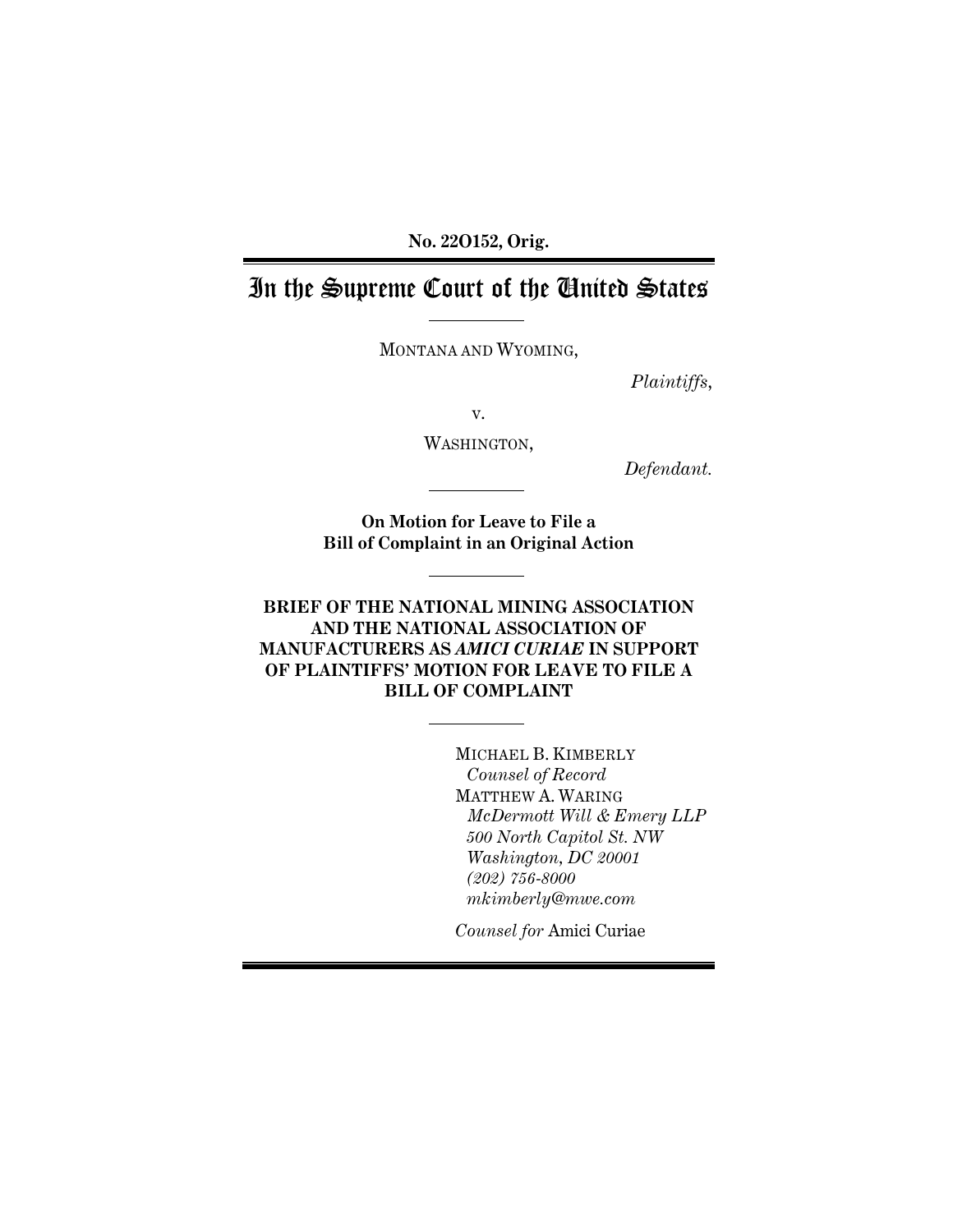### **TABLE OF CONTENTS**

| Introduction and Interest of the Amici Curiae 1 |                                         |                                                                                   |  |  |
|-------------------------------------------------|-----------------------------------------|-----------------------------------------------------------------------------------|--|--|
|                                                 |                                         |                                                                                   |  |  |
| Ι.                                              | The bill of complaint raises matters of |                                                                                   |  |  |
|                                                 | А.                                      | International trade plays a central role                                          |  |  |
|                                                 | В.                                      | Local interference impedes the federal<br>prerogative to establish and implement  |  |  |
|                                                 | C.                                      | Allowing Washington's actions to stand<br>would encourage local interference with |  |  |
| II.                                             |                                         | Washington's actions violate the Foreign                                          |  |  |
|                                                 | A.                                      | Washington's conduct violates the per se<br>test applicable to Foreign Commerce   |  |  |
|                                                 | В.                                      | Washington's conduct also flunks the                                              |  |  |
| III.                                            |                                         | Montana and Wyoming are unable to obtain                                          |  |  |
|                                                 |                                         |                                                                                   |  |  |

*i*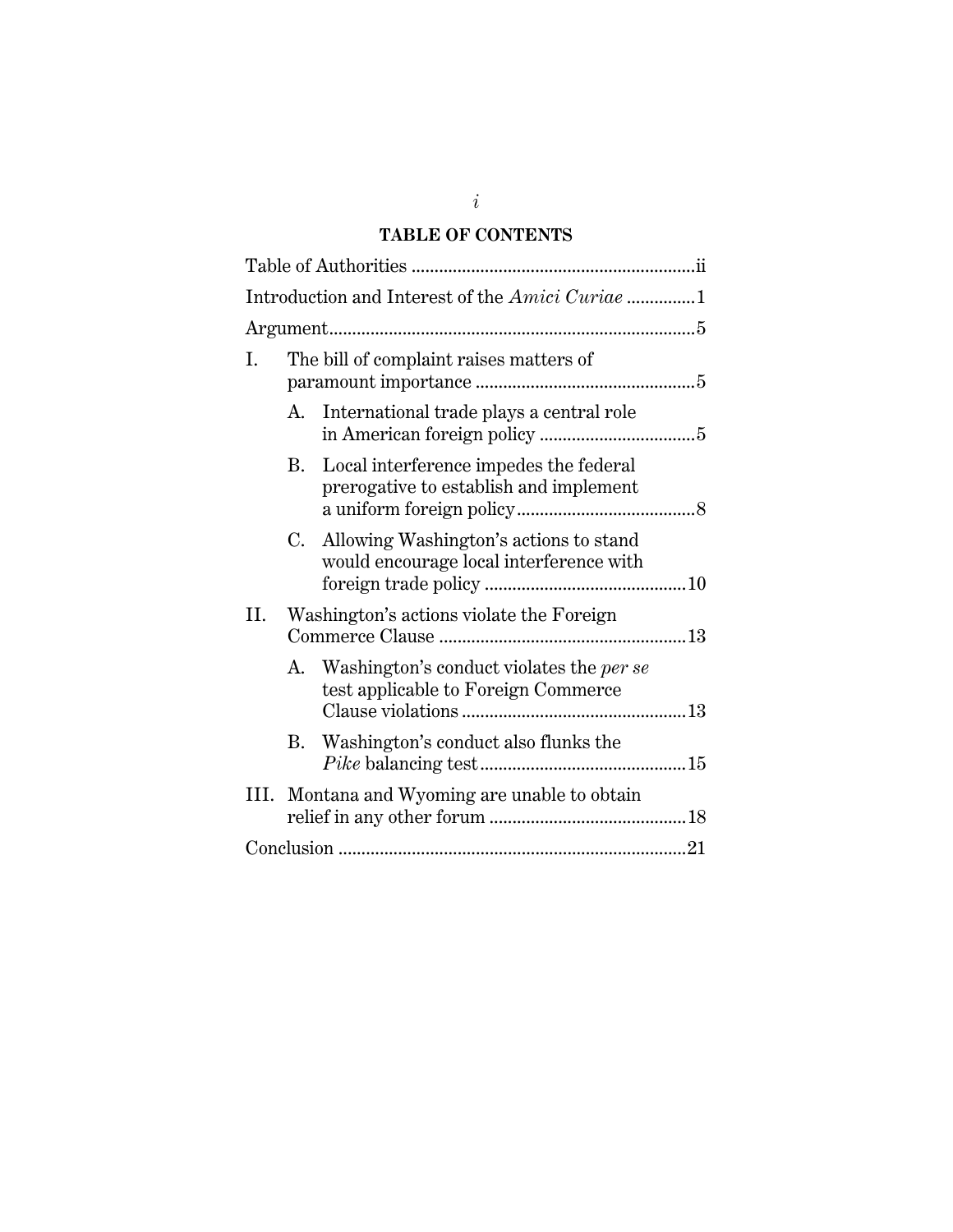### **TABLE OF AUTHORITIES**

| Cases                                                |
|------------------------------------------------------|
| Alden v. Maine,                                      |
|                                                      |
| American Ins. Ass'n v. Garamendi,                    |
|                                                      |
| Barclays Bank PLC v. Franchise Tax Bd. of Cal.,      |
|                                                      |
| Board of Trustees of Univ. of Ill. v. United States, |
|                                                      |
| Brown-Forman Distillers Corp. v.                     |
| N.Y. State Liquor Auth.,                             |
|                                                      |
| Franchise Tax Bd. of California v. Hyatt,            |
|                                                      |
| Illinois v. City of Milwaukee, Wis.,                 |
|                                                      |
| Japan Line, Ltd. v. L.A. County,                     |
|                                                      |
| Kraft Gen. Foods, Inc. v.                            |
| Iowa Dep't of Revenue & Fin.,                        |
|                                                      |
| Lighthouse Res. Inc. v. Inslee,                      |
| 2019 WL 1572605                                      |
|                                                      |
| Lighthouse Resources Inc. v. Inslee,                 |
| 2019 WL 1436846 (W.D. Wash. Apr. 1, 2019) 20         |
| Mississippi v. Louisiana,                            |
|                                                      |
| National Foreign Trade Council v. Natsios,           |
|                                                      |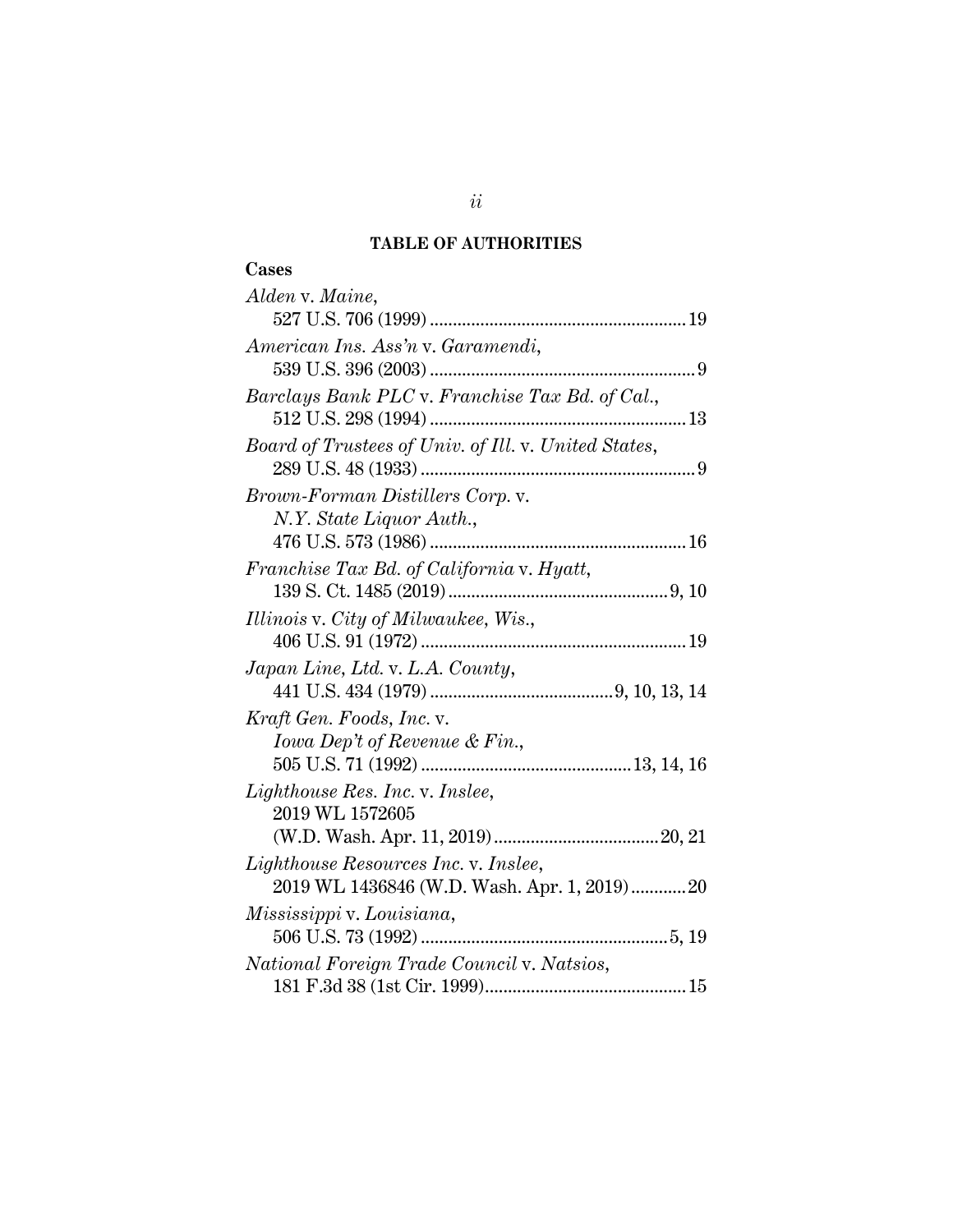## **Cases—continued**

| New Orleans S.S. Ass'n v. Plaquemines Port,         |
|-----------------------------------------------------|
| Harbor & Terminal Dist.,                            |
|                                                     |
| New York v. United States,                          |
|                                                     |
| Oregon Waste Sys., Inc. v. Dep't of Envt'l Quality, |
|                                                     |
| Piazza's Seafood World, LLC v. Odom,                |
|                                                     |
| Pike v. Bruce Church, Inc.,                         |
|                                                     |
| R.R. Comm'n of Texas v. Pullman Co.,                |
|                                                     |
| Rapanos v. United States,                           |
|                                                     |
| United Haulers Ass'n, Inc. v. Oneida-Herkimer       |
| Solid Waste Mgmt. Auth.,                            |
|                                                     |
| Wardair Can., Inc. v. Florida Dep't of Revenue,     |
|                                                     |
| Wyoming v. Oklahoma,                                |
|                                                     |
|                                                     |

## **Statutes and other authorities**

| $\& International\ Trade\ (Mar. 2017) \dots \dots \dots \dots \dots \dots \dots \dots \dots$ |
|----------------------------------------------------------------------------------------------|
|                                                                                              |

## *iii*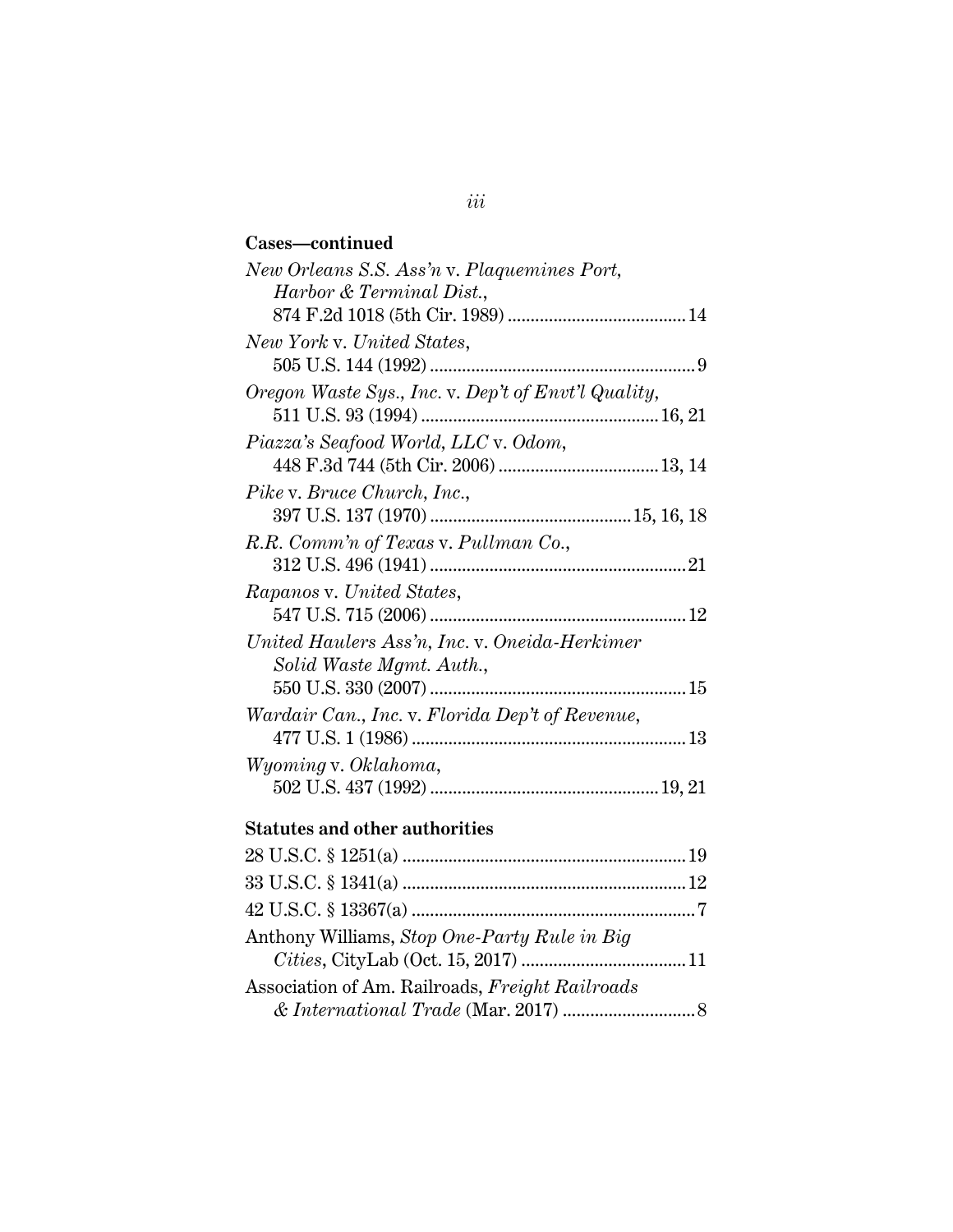## **Statutes and other authorities—continued**

| Bill Bishop, The Big Sort: Why the Clustering of              |
|---------------------------------------------------------------|
| Like-Minded America Is Tearing Us Apart                       |
|                                                               |
| Craig S. Hakkio & Jun Nie,                                    |
| Implications of Recent U.S. Energy Trends for                 |
| Trade Forecasts, Fed. Reserve Bank of Kan.                    |
|                                                               |
| Ernst & Young, U.S. Coal Exports: National and                |
|                                                               |
| Jeffrey M. Jones, Red States Outnumber Blue for               |
| <i>First Time in Gallup Tracking</i> , Gallup (Feb. 3,        |
|                                                               |
| National Ass'n of Mfrs.,<br>United States Manufacturing Facts |
|                                                               |
| Office of U.S. Trade Representative, 2018 Fact                |
| <b>Sheet: USTR Success Stories: Opening Markets</b>           |
|                                                               |
| Office of U.S. Trade Representative,                          |
|                                                               |
|                                                               |
| Press Release, U.S. Dep't of Interior, Secretary              |
| Zinke Takes Immediate Action to Advance                       |
| American Energy Independence (Mar. 29, 2017)7                 |
| Qinnan Zhou, The U.S. Energy Pivot: A New Era                 |
| for Energy Security in Asia?, Woodrow Wilson                  |
|                                                               |
| The White House, National Security Strategy of                |
|                                                               |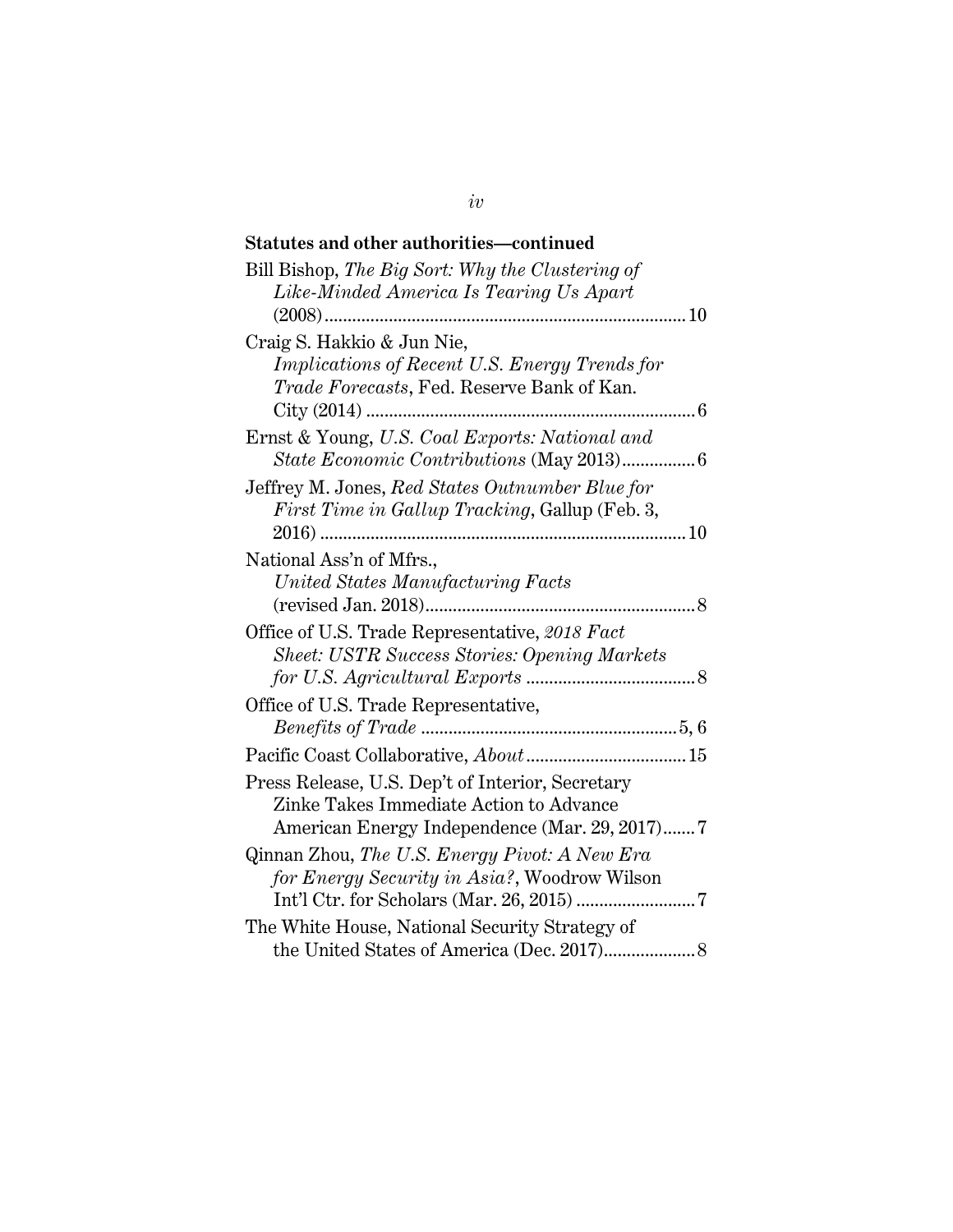## **Statutes and other authorities—continued**

| U.S. Army Corps of Eng'rs, <i>Permit Requirements</i> |  |
|-------------------------------------------------------|--|
|                                                       |  |
| U.S. Bureau of Econ. Analysis,                        |  |
| Gross Domestic Product: Percent Change from           |  |
|                                                       |  |
| U.S. Dep't of Interior, Concerning the Federal Coal   |  |
|                                                       |  |
|                                                       |  |

*v*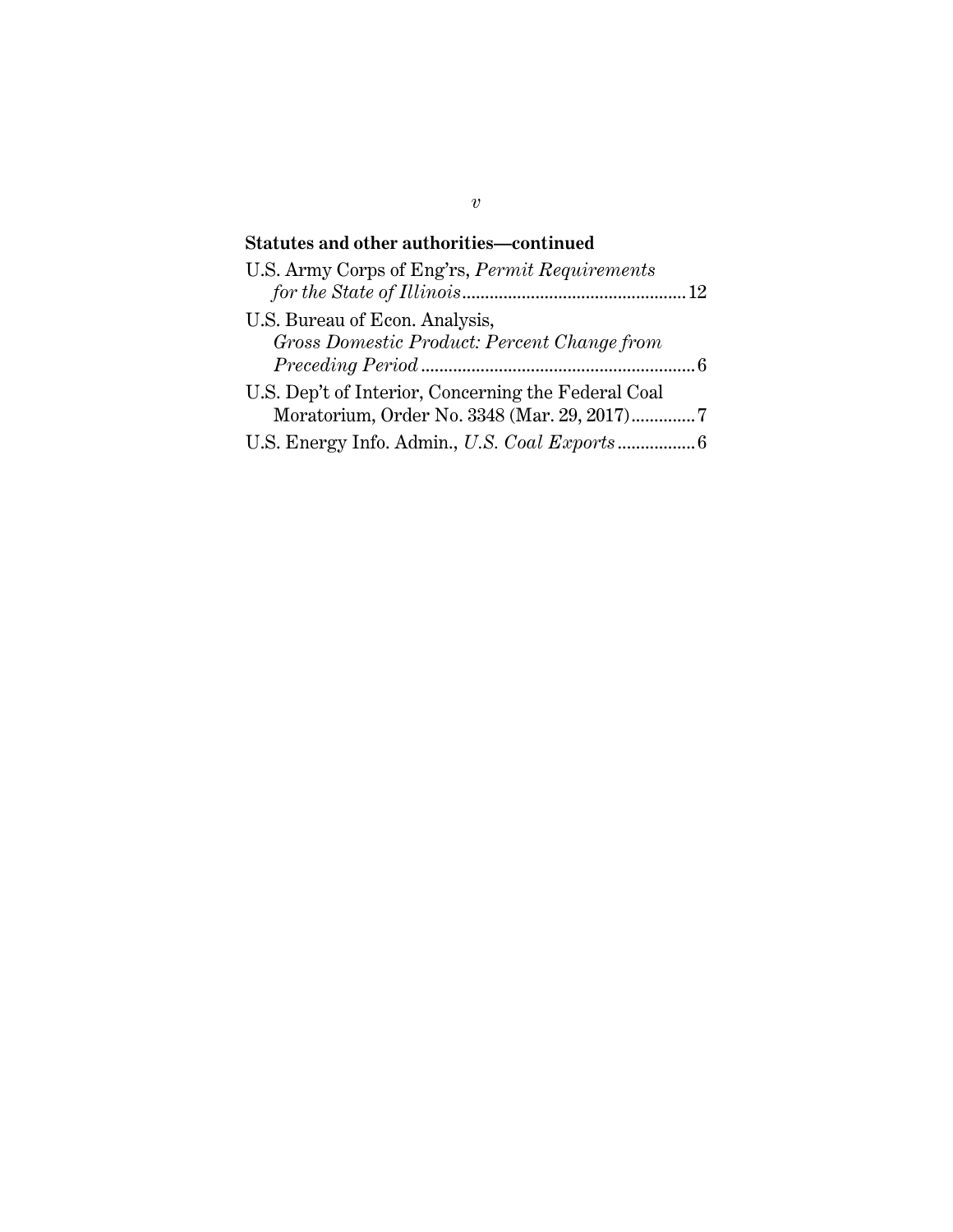### **INTRODUCTION AND INTEREST OF THE** *AMICI CURIAE***1\***

This case presents a question of fundamental importance to our federalist form of government: May coastal States use their special influence over maritime export facilities to impede foreign trade in products and resources that they disapprove? If the exclusive constitutional commitment of national foreign-trade policy to the federal government means anything, the answer to that question must be *no*.

Montana's and Wyoming's bill of complaint is a case study in why. Invoking their authority under the federal Clean Water Act, high-ranking officials in Washington State have refused to permit construction of a coal export facility at the Millennium Bulk Terminal near the Port of Longview. The new terminal is essential to the exportation of low-sulfur coal resources from Montana and Wyoming to America's international trading partners in Asia. The federal government has expressly prioritized coal exports as a core feature of our national foreign-trade policy in East Asia, where our international allies, including Japan and South Korea, have a strong need.

By all appearances, Washington has denied CWA certification for construction of the terminal, not to protect waters of the United States or to pursue any other legitimate local interests, but because state officials disagree with the federal government's foreign trade policy. That is, they oppose the use of coal as an energy resource throughout the world—and their avowed goal is to inhibit the sale of Montana and Wyoming coal in global markets.

<sup>\*1</sup> No counsel for a party authored this brief in whole or in part, and no party other than *amici* or their counsel made a monetary contribution to fund the preparation or submission of the brief. All parties have consented to the filing of this brief.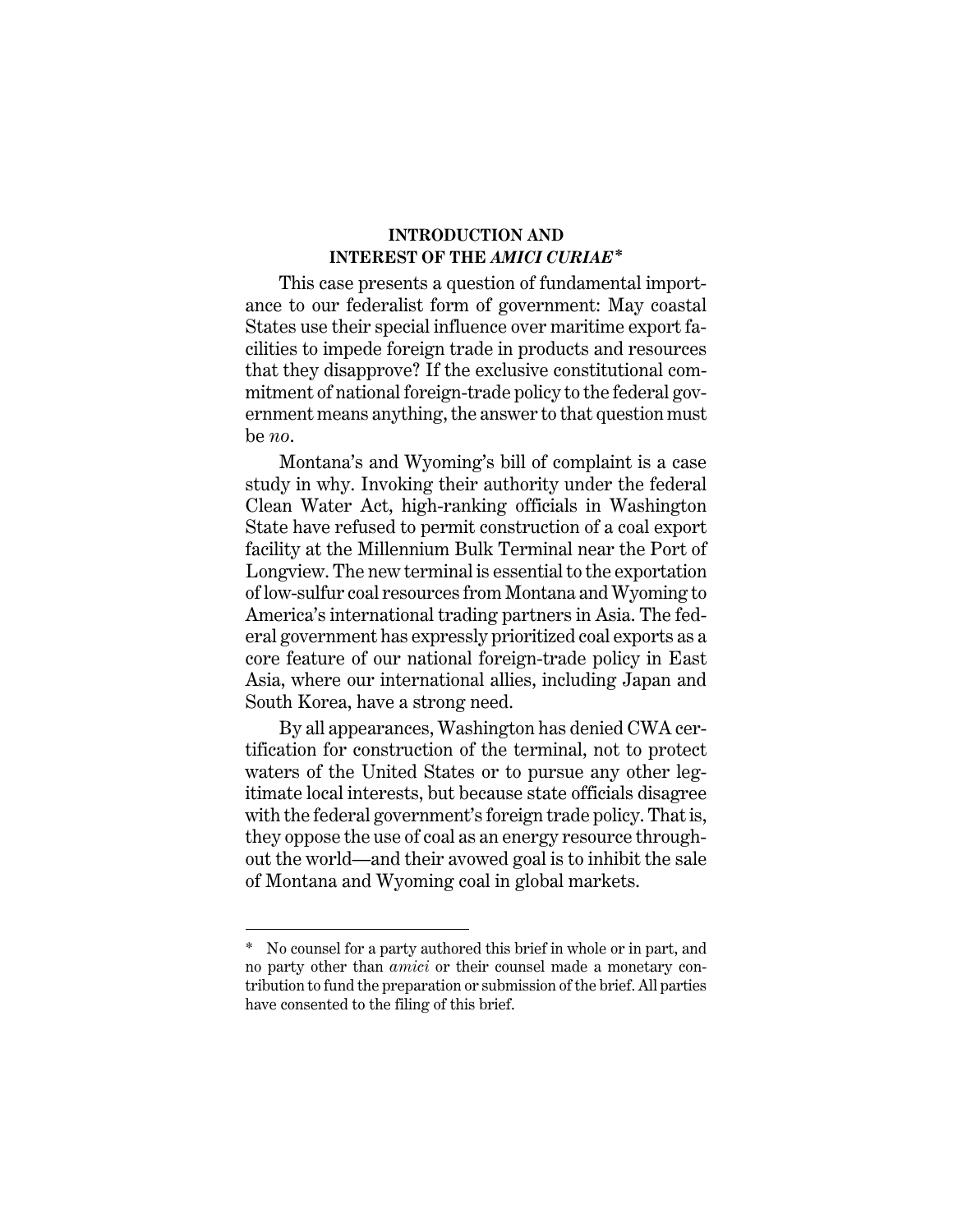Washington's interference with American foreigntrade policy is manifestly unlawful. The Constitution allocates exclusive authority over international trade to the federal government. And it does so for good reason: International trade and foreign policy are inherently matters of *national* concern. Washington, Montana, and Wyoming all relinquished elements of their sovereignty to the Union in exchange for (in part) the promise of a single federal policy concerning foreign trade, free from local obstruction by States with different political views and economic interests. Washington's actions here are denying Montana and Wyoming the benefit of that bargain.

And there is more at stake here than just the disagreement between the coastal Pacific Northwest States and the inland Rocky Mountain States over coal resources. If coastal States are free to interfere with national foreigntrade policy, port cities that disagree with how certain livestock are raised could block development of infrastructure needed to export animal products produced by mid-West States. Other coastal States that disagree with immigration policies essential to the labor supply needed for American manufacturing could attempt to block infrastructure needed to export goods manufactured with such labor. This kind of local interference with foreign trade policy is anathema to our federalist scheme.

Only this Court can correct the problem. Although private parties with a direct economic interest in the terminal have attempted to pursue these matters in lower state and federal courts, those forums have proven inadequate: The state court is jurisdictionally incapable of resolving the underlying constitutional issues because of a limitation in Washington's permit appeal procedures. At the same time, the federal district court has refused (under *Pullman* abstention) to hear the controversy. And, in any event, litigation by private parties is inadequate to vindicate the sovereignty of the States. It was in precisely such circum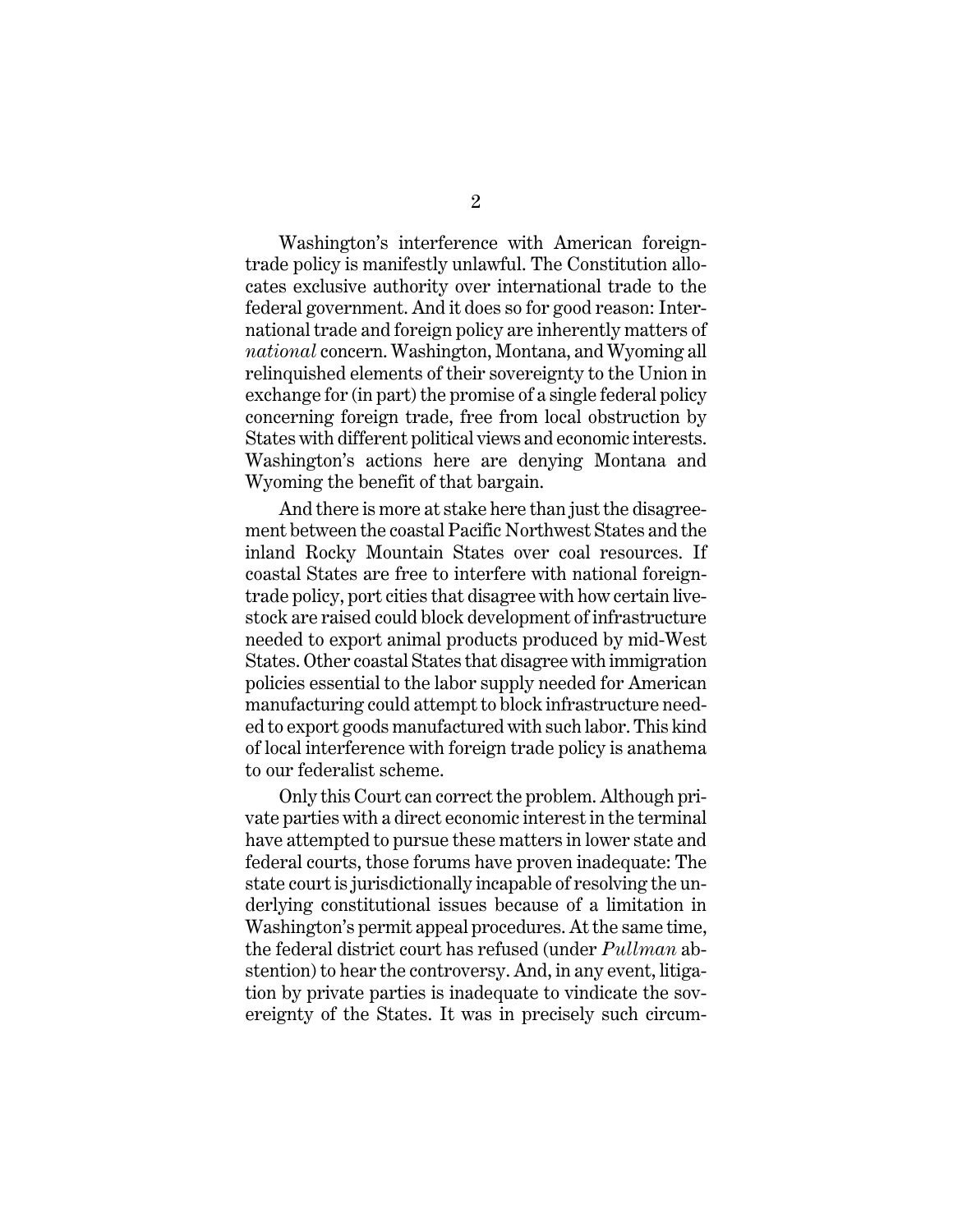stances that the Framers intended this Court's exclusive original jurisdiction to operate: Montana and Wyoming seek to protect their sovereign interests, and they have no other forum for doing so.

For their parts, *amici* have a strong interest in seeing this Court grant the motion to resolve this dispute.

The **National Mining Association** is a national trade association whose members produce most of America's coal, metals, and industrial and agricultural minerals. Its membership also includes manufacturers of mining and mineral processing machinery and supplies, transporters, financial and engineering firms, and other businesses involved in the nation's mining industries.

The **National Association of Manufacturers** is the largest manufacturing association in the Nation, representing small and large manufacturers in every industrial sector in all 50 States. U.S. manufacturers employ more than 12 million men and women, contribute \$2.25 trillion to the U.S. economy annually, have the largest economic impact of any sector of the American economy, and account for more than three-quarters of nationwide private-sector research and development.

*Amici* have a substantial interest in the proper resolution of this dispute. Washington seeks to block construction of the Millennium Bulk Terminal because state officials disagree with the use of coal worldwide. In this way, Washington seeks to countermand national foreign trade initiatives. Tolerance of such obstruction would hurt American workers, inhibit American economic growth, and violate the Constitution's command that the federal government serve as the sole representative of the United States in foreign trade and foreign affairs.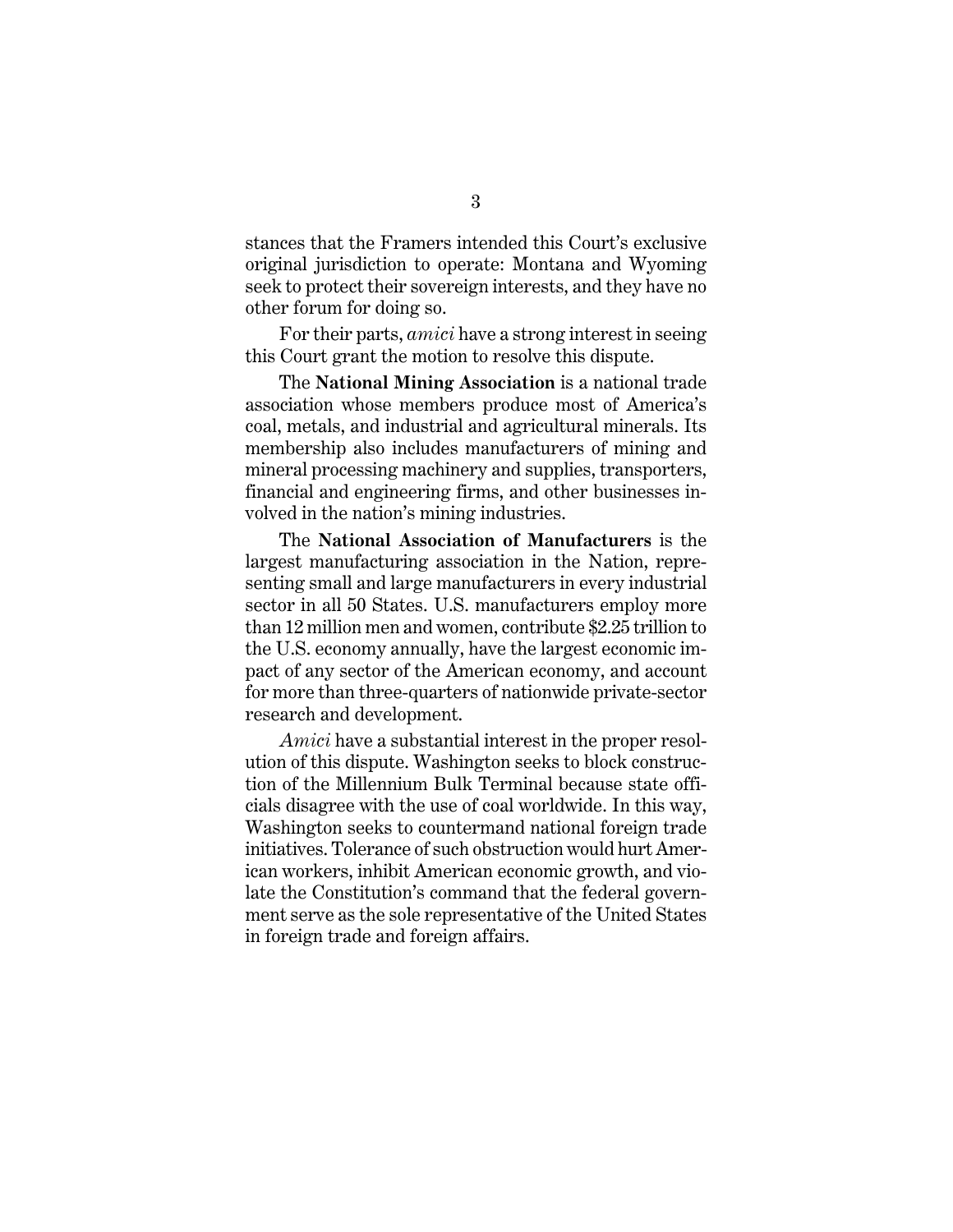#### **ARGUMENT**

When deciding whether to exercise its original jurisdiction to hear a dispute between States, the Court looks to (1) "the nature of the interest of the complaining State[s], focusing on the seriousness and dignity of the claim," and (2) "the availability of an alternative forum in which the issue tendered can be resolved." *Mississippi* v. *Louisiana*, 506 U.S. 73, 77 (1992) (internal quotation marks and citation omitted). Both considerations tip strongly in favor of granting the motion for leave to file a bill of complaint here: Washington has defied the strictures of the Federal Commerce Clause by blocking construction of a port terminal needed to export low-sulfur coal from Montana and Wyoming to foreign markets, and an original proceeding in this Court is the only avenue for addressing the constitutional violation.

### **I. THE BILL OF COMPLAINT RAISES MATTERS OF PARAMOUNT IMPORTANCE**

It is vitally important that Montana and Wyoming be able to challenge, before this Court, the unconstitutional conduct alleged in the bill of complaint. At stake here are fundamental questions about the balance of constitutional power among the States and between the States and the federal government on matters of international trade and foreign policy. This is the appropriate forum—the *only* forum—for resolution of such disputes.

#### **A. International trade plays a central role in American foreign policy**

1. International trade is the lifeblood of the American economy. As the world's largest exporter and importer of goods and services, with total exports of nearly \$2.35 trillion in 2017,<sup>1</sup> the United States depends on international

<sup>1</sup> See Office of U.S. Trade Representative, *Benefits of Trade*, perma.cc/FHF3-25ZH.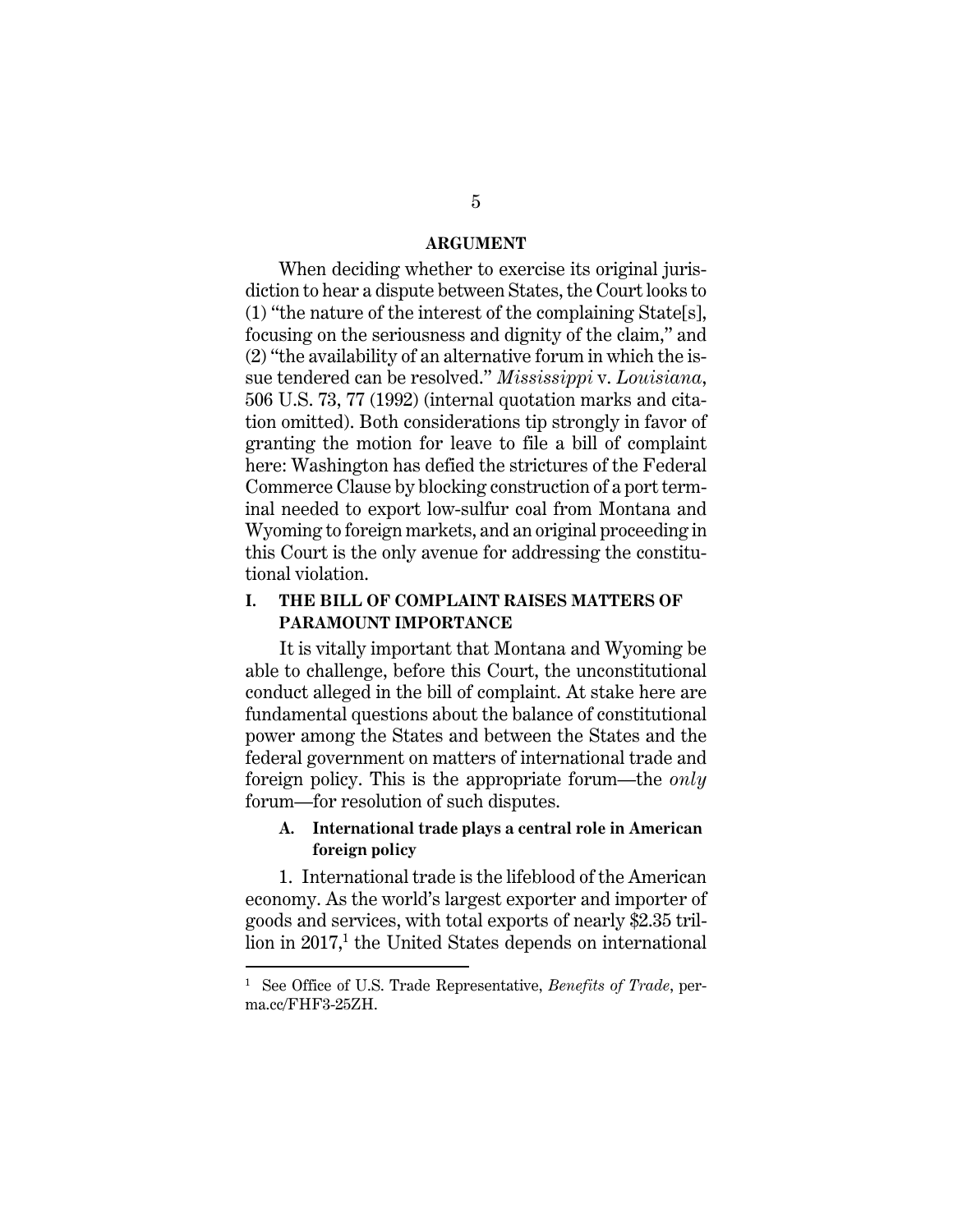trade relationships to help American goods find their way to buyers around the world and to bring critical resources and investment to the United States. As of 2013, America's exports supported nearly 5,600 jobs per \$1 billion exported, including an estimated 25% of all American manufacturing jobs.2 These benefits enrich Americans in every industry and every region across the country.

The United States' abundant energy resources are a critical element of the country's export trade. Energy exports have accounted for a substantial part of U.S. economic growth in recent years, contributing significantly to the nation's annual real GDP growth.<sup>3</sup> American energy exports have been fueled in no small part by coal exports, which grew by 68% between 2016 and 2017 alone.4 For every million tons of coal exported, an estimated 1,320 jobs are created; expenditures on downstream transportation services related to coal exports supported another 8,850 jobs in 2011.5

Against this background, the proposed coal export facility at the Millennium Bulk Terminal would be a substantial economic boon—to Montana, to Wyoming, to *Washington*, and to the entire country. These local and national economic benefits are why Congress and the Executive have made it a national priority for more than two dec-

<sup>2</sup> *Ibid*.

<sup>3</sup> See Craig S. Hakkio & Jun Nie, *Implications of Recent U.S. Energy Trends for Trade Forecasts*, Fed. Reserve Bank of Kan. City, 5 (2014), perma.cc/V3FC-24W8; U.S. Bureau of Econ. Analysis, *Gross Domestic Product: Percent Change from Preceding Period*, perma.cc/8WJR-MBYZ (click "View/Download File").

<sup>4</sup> See U.S. Energy Info. Admin., *U.S. Coal Exports*, perma.cc/E4GA-KTKG.

<sup>5</sup> See Ernst & Young, *U.S. Coal Exports: National and State Economic Contributions*, i-ii (May 2013), perma.cc/6VE6-AKPL.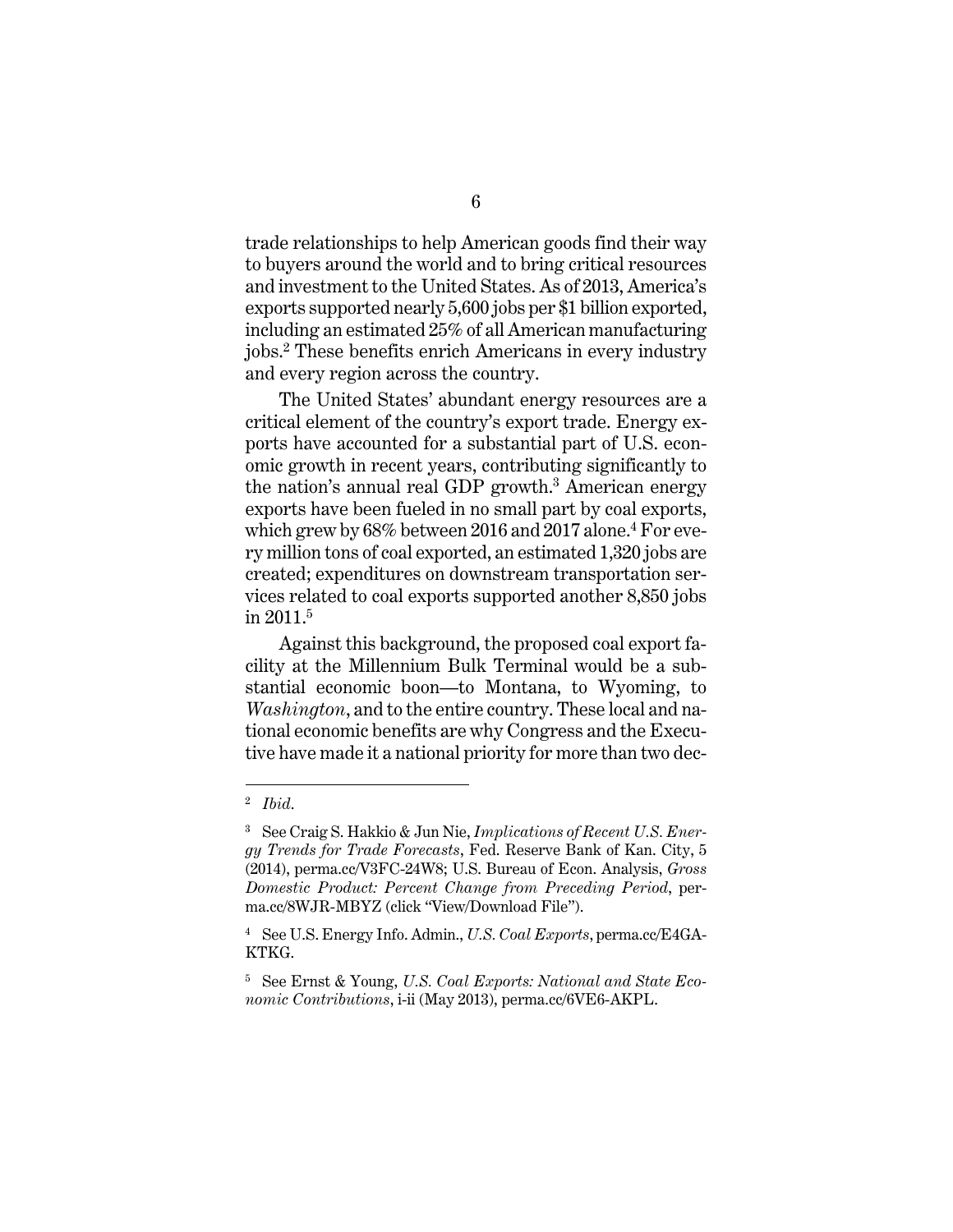ades to increase exports of American-mined coal and directed the Commerce Department to encourage these exports. See 42 U.S.C. § 13367(a).

2. In addition to its domestic economic benefits, America's international trade in coal is an essential foreign policy tool for the United States to advance its interests around the world. By providing economic assistance to our allies, while denying it to our adversaries, the U.S. can strengthen the community of democratic nations and foster ties of cooperation and respect between those nations and the United States.

To that end, the federal government has made energy exports a key foreign policy focus. These efforts have been particularly significant in the coal sector, where the Department of the Interior has moved to facilitate more leases of federal land for coal development<sup>6</sup> with the express goal of "assist[ing] our allies with their energy needs."7

These energy exports are critically needed in Asia, where our international allies (including Japan and South Korea) have strong demand for American energy.8 And in order to reach Asian markets, coal producers must have access to export facilities on the West Coast—which is why the federal government's current National Security Strategy states that it is critical for the United States to give "continued support of private sector development of coastal

<sup>6</sup> See U.S. Dep't of Interior, Concerning the Federal Coal Moratorium, Order No. 3348 (Mar. 29, 2017), perma.cc/HZW5-3RYU.

<sup>7</sup> See Press Release, U.S. Dep't of Interior, Secretary Zinke Takes Immediate Action to Advance American Energy Independence (Mar. 29, 2017), perma.cc/F5NH-PK6L.

<sup>8</sup> See, *e.g.*, Qinnan Zhou, *The U.S. Energy Pivot: A New Era for Energy Security in Asia?*, Woodrow Wilson Int'l Ctr. for Scholars (Mar. 26, 2015), perma.cc/5CXZ-LNKT.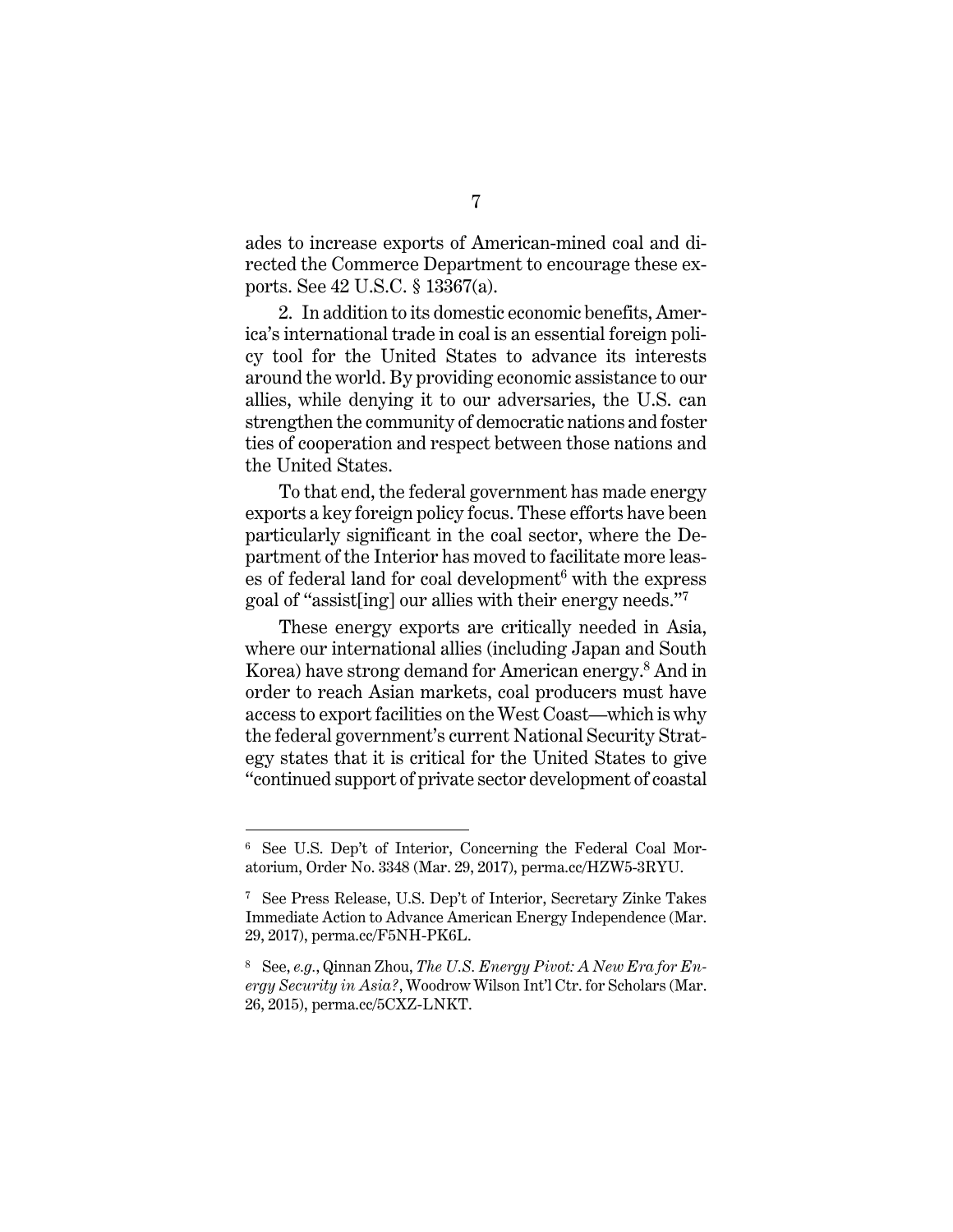terminals" for energy exports.<sup>9</sup>

3. Numerous other American industries rely on foreign trade, including agriculture, which has posted an annual trade surplus for over 50 years and contributed more than \$138 billion to American exports in  $2017$ ;<sup>10</sup> the manufacturing sector, which produced an astonishing \$1.2 trillion in exports in  $2016$ <sup>11</sup>, and the freight rail industry, which depends on international trade for 35% of annual rail revenue and 50,000 rail jobs worth \$5.5 billion in annual wages and benefits.12 Each of these trade-reliant economic sectors makes critical contributions to the American economy and to relationships with America's trading partners. The United States—as distinct from any one State acting alone—has a strong interest in ensuring that exports in these sectors remain strong and uninhibited by local interference.

### **B. Local interference impedes the federal prerogative to establish and implement a uniform foreign policy**

It is not difficult to see how and why interference like Washington's undermines uniform federal control over the Nation's trade policy and represents an offense to Montana's and Wyoming's sovereign interests.

"The States, in ratifying the Constitution," surrendered control over interstate and foreign commerce—and

 $\overline{a}$ 

<sup>&</sup>lt;sup>9</sup> The White House, National Security Strategy of the United States of America 23 (Dec. 2017), perma.cc/QLU5-WR4J.

<sup>10</sup> See Office of U.S. Trade Representative, *2018 Fact Sheet: USTR Success Stories: Opening Markets for U.S. Agricultural Exports*, perma.cc/G8WF-U8DY.

<sup>11</sup> See National Ass'n of Mfrs., *United States Manufacturing Facts* 2 (revised Jan. 2018), perma.cc/U8AV-NGVT.

<sup>12</sup> See Association of Am. Railroads, *Freight Railroads & International Trade* 2 (Mar. 2017), perma.cc/V9DL-8X63.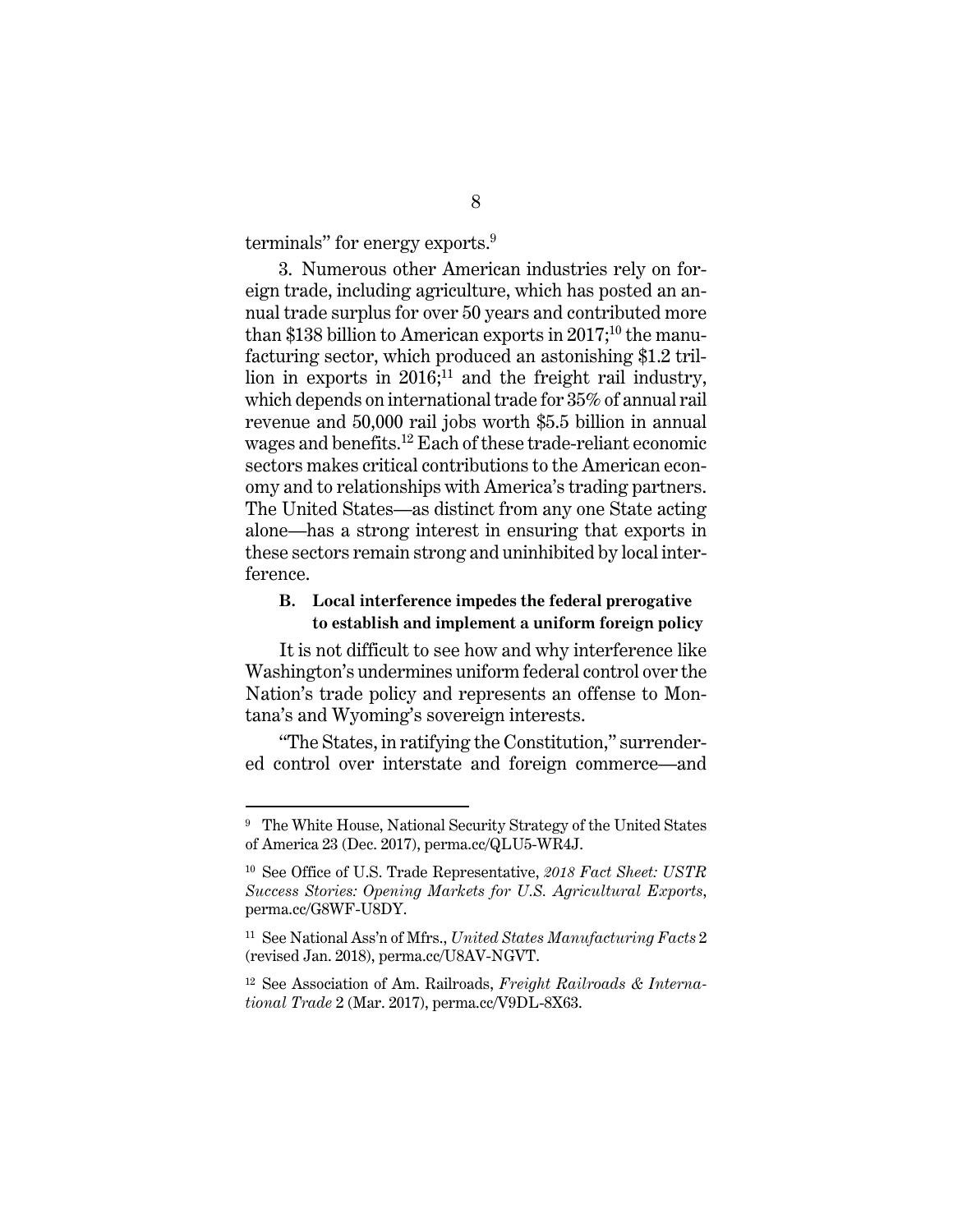submitted themselves to this Court's jurisdiction—to ensure "the peace of the Union." *Franchise Tax Bd. of California* v. *Hyatt*, 139 S. Ct. 1485, 1495 (2019). The Constitution thus "allocates to Congress the power to regulate Commerce among the several States." *New York* v. *United States*, 505 U.S. 144, 157 (1992) (quotation marks omitted and alteration incorporated). "As interstate commerce has become ubiquitous, activities once considered purely local have come to have effects on the national economy, and have accordingly come within the scope of Congress' commerce power." *Id*. at 158.

So far as international trade is concerned, faithful adherence to this allocation of authority is essential not only to peace among the States, but also to the uniform management of the Nation's foreign affairs. "Foreign commerce," as this Court has repeatedly recognized, "is preeminently a matter of national concern." *Japan Line, Ltd.*  v. *L.A. County*, 441 U.S. 434, 448 (1979). "In international relations and with respect to foreign intercourse and trade[,] the people of the United States act through a single government with unified and adequate national power." *Board of Trustees of Univ. of Ill.* v. *United States*, 289 U.S. 48, 59 (1933). There is thus "no question that at some point an exercise of state power that touches on foreign relations must yield to the National Government's policy, given the concern for uniformity in this country's dealings with foreign nations that animated the Constitution's allocation of the foreign relations power to the National Government in the first place." *American Ins. Ass'n* v. *Garamendi*, 539 U.S. 396, 413 (2003).

The rationale for this approach is self-evident. The federal government, representing the interests of citizens from every State, is best positioned to balance the Nation's different regional interests and to balance domestic goals with foreign policy objectives. Again, this expectation was essential to the bargain struck by the States in banding to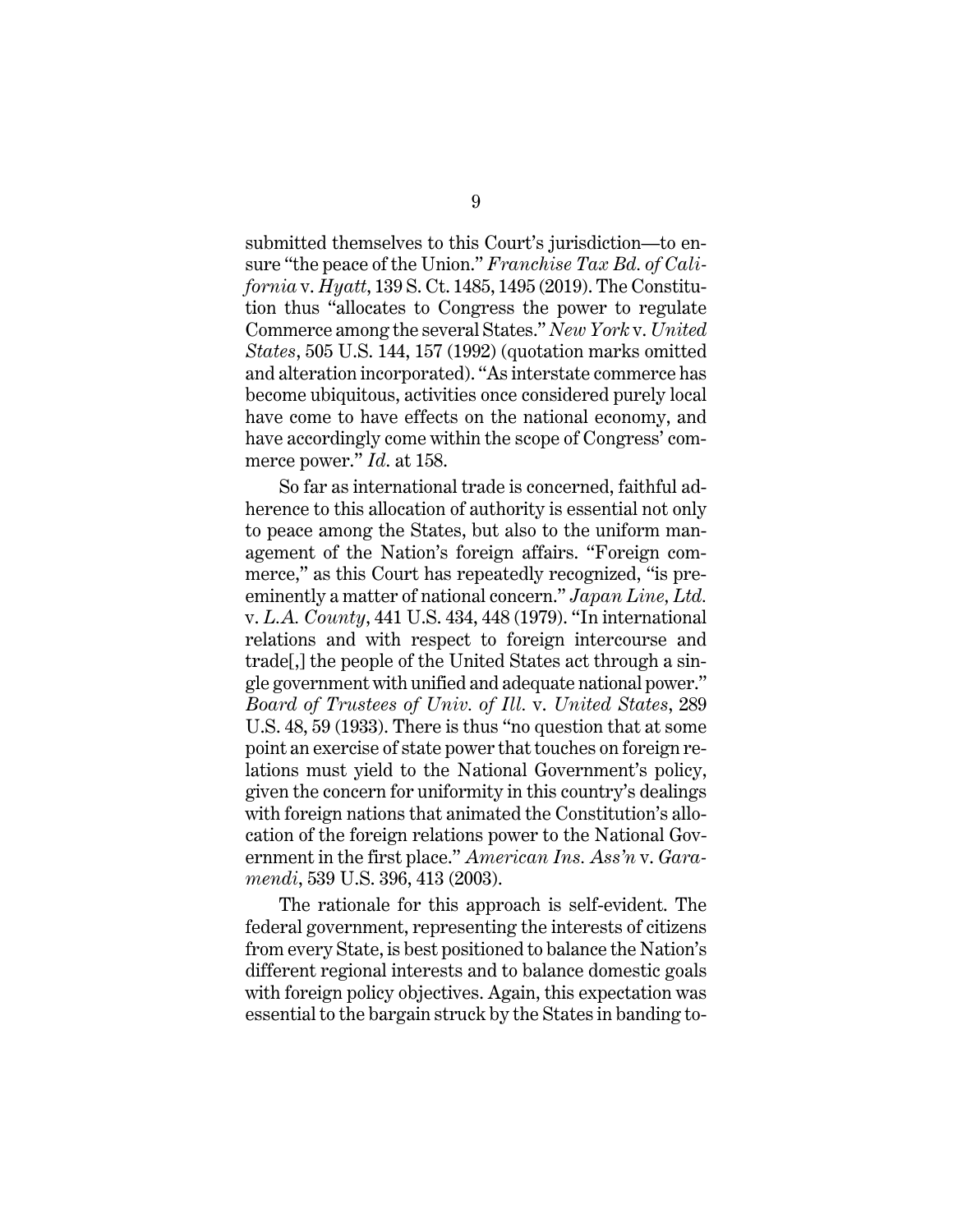gether to form a single Union. *Franchise Tax Bd.*, 139 S. Ct. at 1495. The Constitution's design thus reflects a clear preference for federal policymaking in the realm of foreign trade and foreign affairs. See *Japan Line*, 441 U.S. at 448 & n.12 (collecting authorities).

It would be impossible for the federal government to speak with a single voice on behalf of the Nation in foreign affairs and international trade if individual States and their municipalities could pursue their own preferred policies even when they contradict federal policy. When States attempt to influence international affairs through their own regulatory efforts and by pursuing their own local agendas, they at best create uncertainty and burdens for international partners. At worst, they harm the national economy and frustrate the federal government's efforts to implement a uniform foreign policy altogether—just as Washington has sought to do here.

### **C. Allowing Washington's actions to stand would encourage local interference with foreign trade policy**

The practical consequences of allowing Washington's conduct to stand would be highly problematic. Indeed, denying the motion to file a bill of complaint would invite States and municipalities across the country to interfere with U.S. foreign relations.

1. In light of the polarization of the American electorate and the tendency of Americans to live near others who share their political views,<sup>13</sup> many state and local governments have assumed polarized political characters.<sup>14</sup>

 $\overline{a}$ 

<sup>13</sup> See generally Bill Bishop, *The Big Sort: Why the Clustering of Like-Minded America Is Tearing Us Apart* (2008).

<sup>14</sup> See, *e.g.*, Jeffrey M. Jones, *Red States Outnumber Blue for First Time in Gallup Tracking*, Gallup (Feb. 3, 2016), perma.cc/EY5C-SYAZ.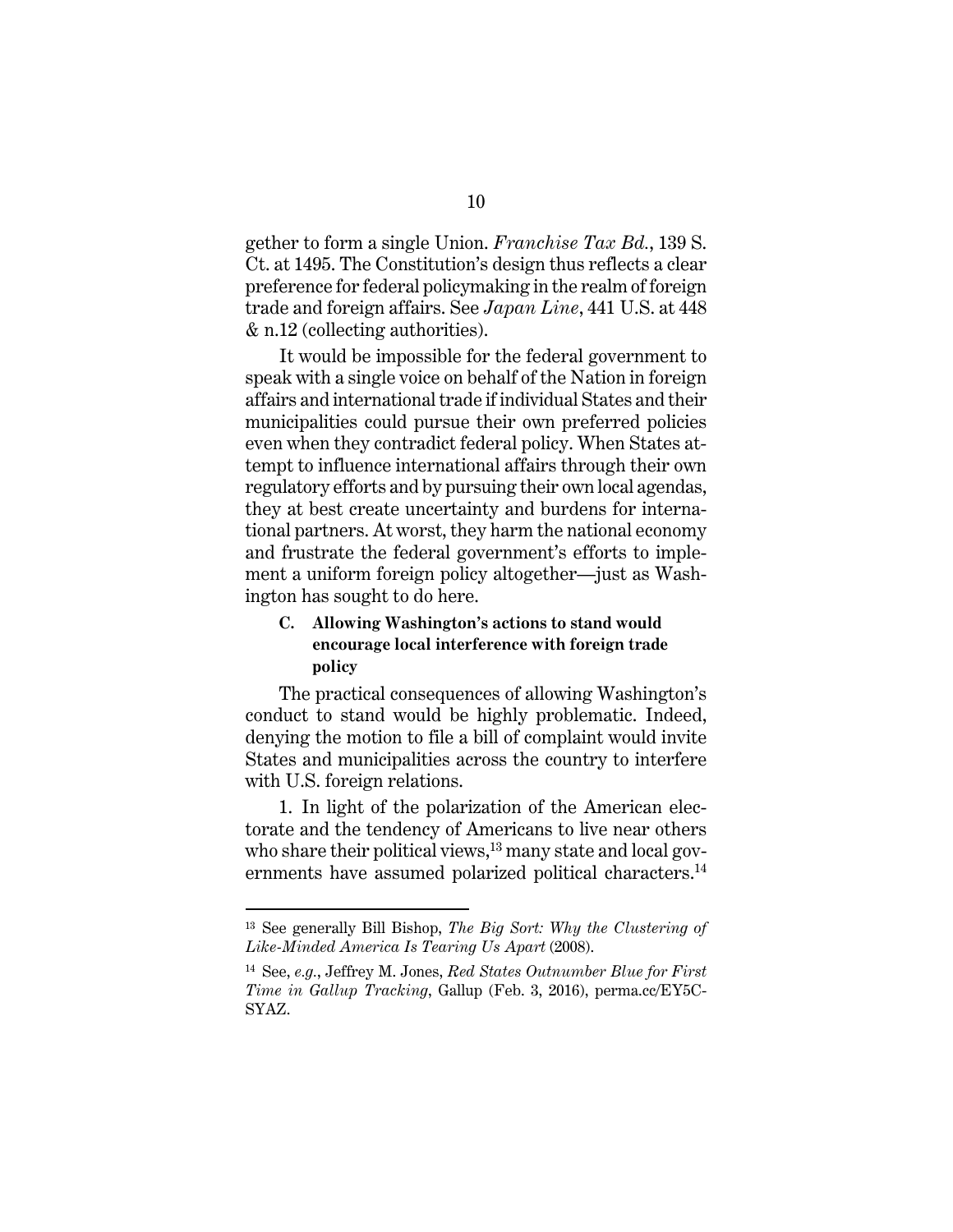Large municipal governments are often strongly politically polarized as well.15

Many border States and coastal cities can, to some degree, control American export trade with our foreign allies, including Mexico and Canada and those in Asia and Europe. If Washington's obstructionist conduct in this case is not curbed, other counties and cities will be encouraged to use their geographic leverage over international trade to obstruct policies with which they disagree. This is an equalopportunity problem—just as Republican Administrations can expect obstruction from Democratic-leaning States and cities, Democratic Administrations can expect obstruction from Republican-leaning States and cities.

The results would be deeply harmful to national foreign trade policy and a clear offense to the Nation's federalist scheme. West Coast port cities that disagree with how livestock are raised in Nebraska, Kansas, or Texas could block development of infrastructure leading to port facilities to obstruct exports of meat and other animal products. Conversely, South Carolina municipalities that disagree with immigration policies essential to the labor supply needed for much of American manufacturing could attempt to deny Clean Water Act or other permits for rail facilities needed to export goods manufactured with such labor. And because virtually all international trade is bilateral, States or cities likewise could attempt to obstruct the *im*portation of such goods from our foreign allies based on similar policy objections.

2. The implications of allowing States to use Section 401 of the Clean Water Act for purposes unrelated to water quality would be particularly disruptive to numerous sectors of the economy.

 $\overline{a}$ 

<sup>15</sup> See, *e.g.*, Anthony Williams, *Stop One-Party Rule in Big Cities*, CityLab (Oct. 15, 2017), perma.cc/6749-ZTYL.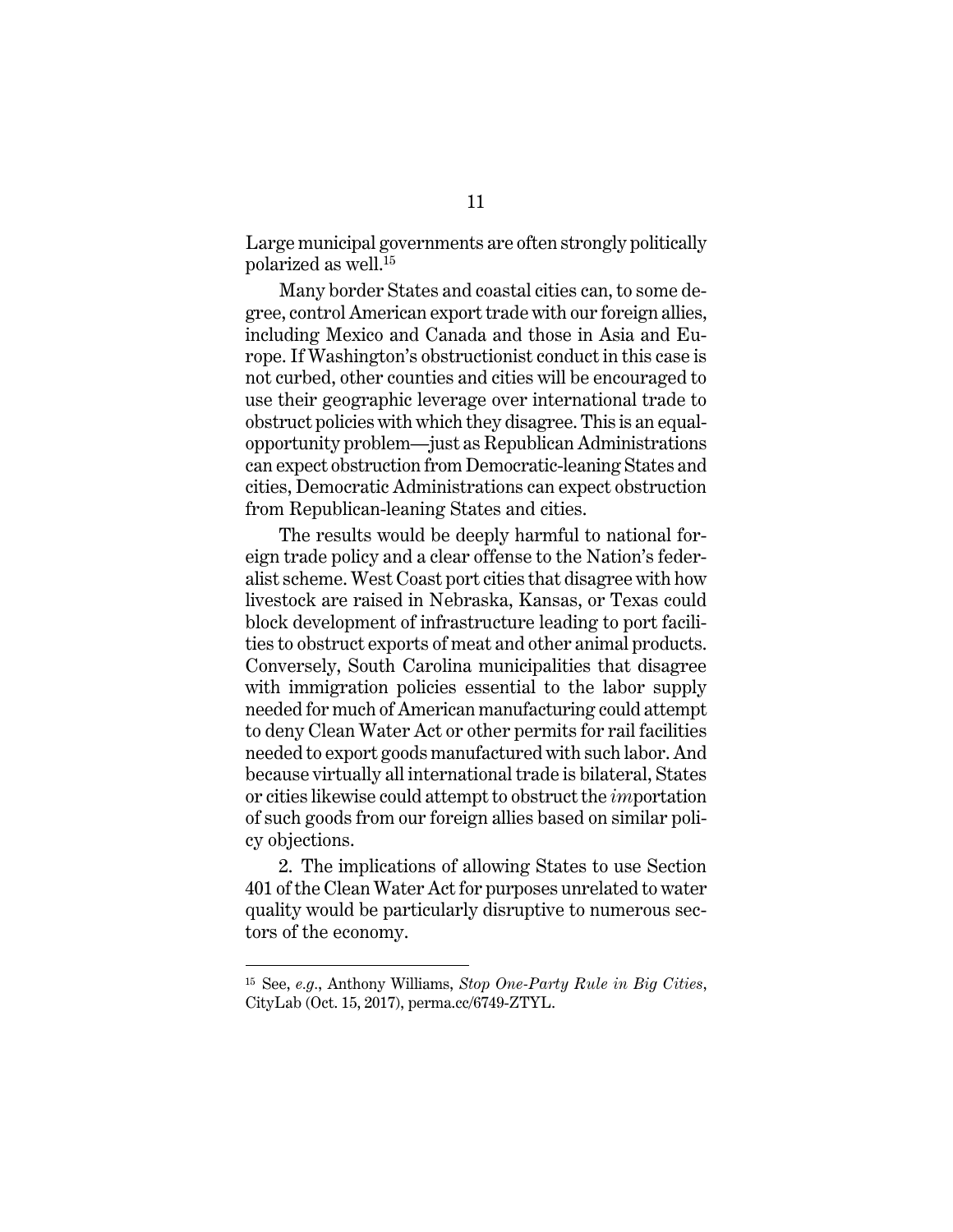Under Section 401 of the Act, an applicant for a Section 404 discharge permit must obtain a certification from the State that the proposed discharge will comply with the applicable water quality standards under the Act. 33 U.S.C. § 1341(a). If Washington can prohibit the export of low-sulfur American coal by way of Section 401 certification, States across the country could similarly restrict domestic and foreign trade. The mining industry is not the only industry that depends upon state certifications under Section 401 in order to do business.

Recent years have seen an "immense expansion of federal regulation of land use" under the Clean Water Act, with the relevant agencies asserting federal jurisdiction over "virtually any parcel of land containing a channel or conduit—whether man-made or natural, broad or narrow, permanent or ephemeral—through which rainwater or drainage may occasionally or intermittently flow." *Rapanos* v. *United States*, 547 U.S. 715, 722 (2006) (plurality opinion). Section 401 certifications have accordingly become necessary for significant numbers of real estate, infrastructure, and agricultural projects. Indeed, in many States, Section 404 and 401 approvals are broadly required for any project that may involve "dredg[ing], fill[ing] or otherwise alter[ing] the bed or banks of any stream, lake, wetland, floodplain or floodway"—which describes countless ordinary agricultural projects. See U.S. Army Corps of Eng'rs, *Permit Requirements for the State of Illinois* 1, perma.cc/6T6W-E5YM.

The Framers allocated exclusive authority over foreign affairs to the federal government to prevent local meddling in national foreign trade policy. Washington's efforts to undermine the federal government's policy with respect to foreign trade in coal thus present urgent and serious questions that warrant a hearing in this Court.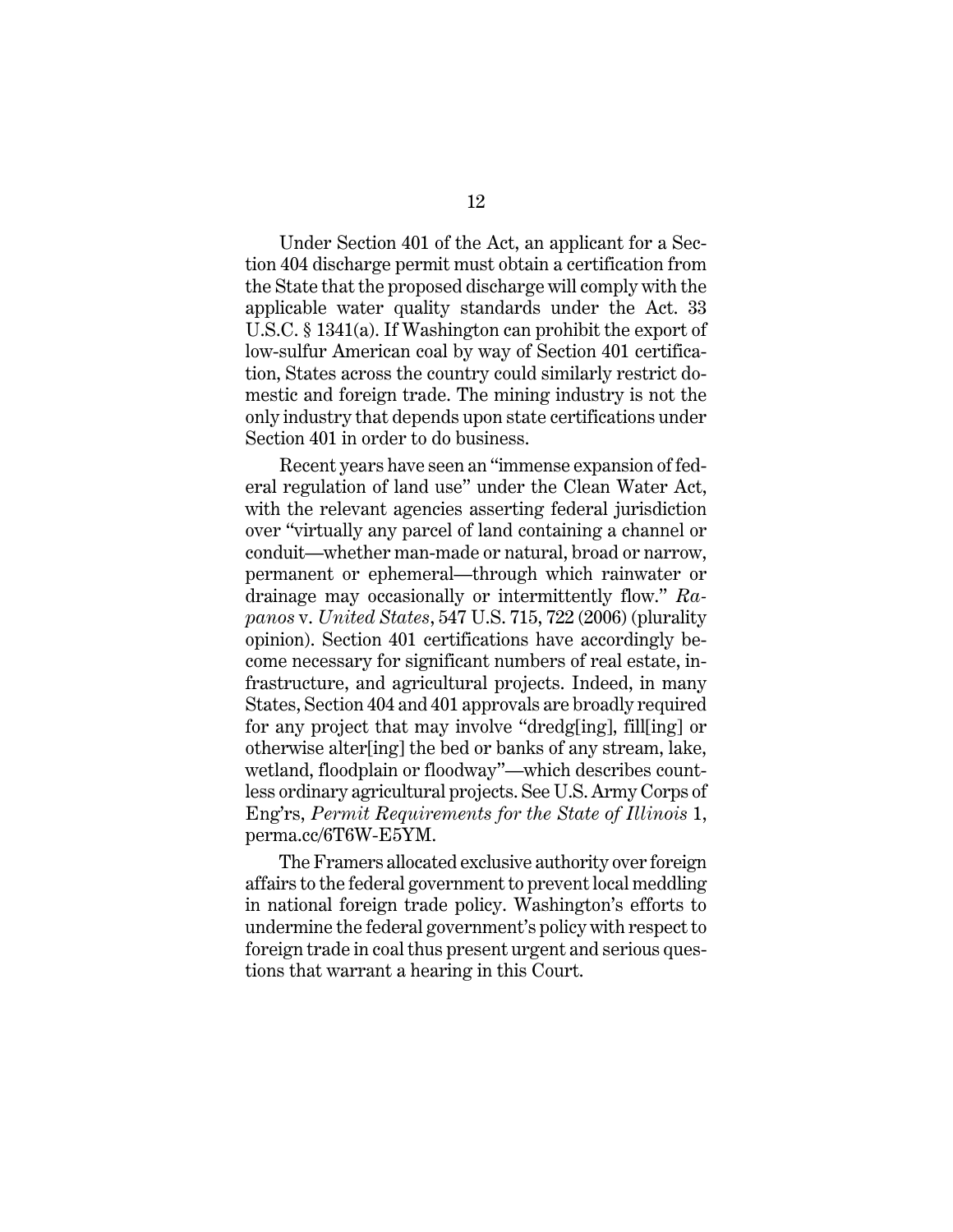#### **II. WASHINGTON'S ACTIONS VIOLATE THE FOREIGN COMMERCE CLAUSE**

Washington's actions here violate the interstate and foreign Commerce Clauses. Washington's disruption of uniform federal policy favoring American energy exports justifies finding a Foreign Commerce Clause violation all on its own. Even if that were not so, the burden on foreign commerce from Washington's attempts to block the construction of the Millennium Bulk Terminal outweighs any benefit to Washington. No matter what test applies, its conduct is manifestly unconstitutional.

#### **A. Washington's conduct violates the** *per se* **test applicable to Foreign Commerce Clause violations**

1. This Court has "held on countless occasions" that "state regulation \* \* \* may be invalid under the unexercised Commerce Clause." *Wardair Can., Inc.* v. *Florida Dep't of Revenue*, 477 U.S. 1, 7-8 (1986). The "negative" operation of the Commerce Clause has special force in the context of international trade, with respect to which "a State's power is further constrained because of the special need for federal uniformity." *Barclays Bank PLC* v. *Franchise Tax Bd. of Cal.*, 512 U.S. 298, 311 (1994) (quotation marks and citation omitted). Thus, "the constitutional prohibition" against state and local regulation of foreign commerce is even "broader than the protection afforded to [domestic] interstate commerce" because "matters of concern to the entire Nation are implicated." *Kraft Gen. Foods, Inc.* v. *Iowa Dep't of Revenue & Fin.*, 505 U.S. 71, 79 (1992); accord, *e.g.*, *Piazza's Seafood World, LLC* v. *Odom*, 448 F.3d 744, 749 (5th Cir. 2006) ("[T]he scope of Congress's power to regulate foreign commerce, and accordingly the limit on the power of the states in that area, is greater."). Accord, *e.g.*, *Japan Line*, 441 U.S. at 446 (calling for an especially exacting and "extensive constitutional inquiry" to decide challenges involving foreign commerce).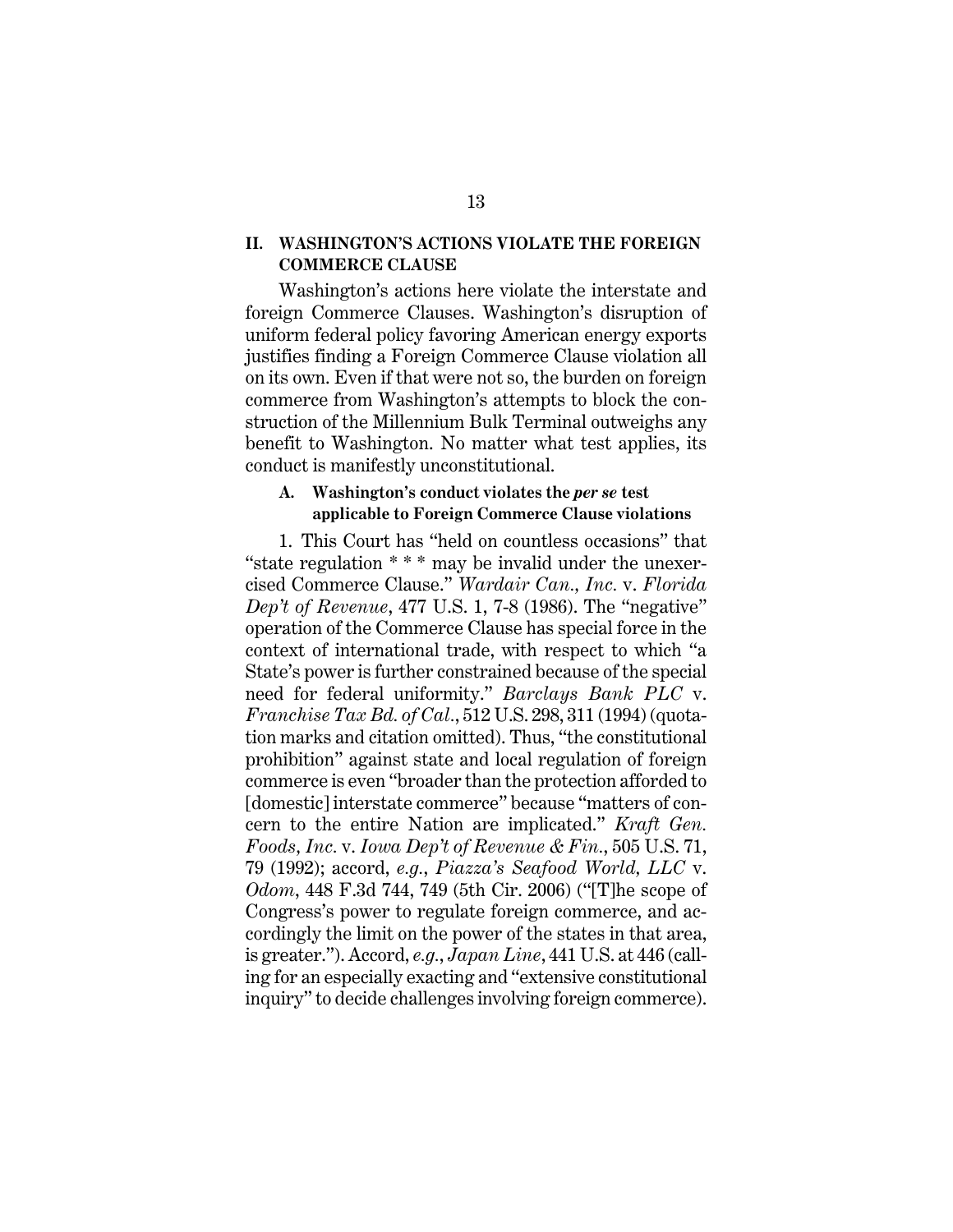Under this demanding standard, a court must ask whether a state or local law regulating foreign commerce threatens to "impair federal uniformity in an area where federal uniformity is essential." *Japan Line*, 441 U.S. at 448. Such laws are *per se* "invalid 'if they (1) create a substantial risk of conflicts with foreign governments; or (2) undermine the ability of the federal government to "speak with one voice" in regulating commercial affairs with foreign states.'" *Piazza's Seafood World*, 448 F.3d at 750 (quoting *New Orleans S.S. Ass'n* v. *Plaquemines Port, Harbor & Terminal Dist.*, 874 F.2d 1018, 1022 (5th Cir. 1989)). That is so regardless of local benefit. *Kraft Gen. Foods, Inc.*, 505 U.S. at 79.

2. As we have shown, the question whether the United States should export coal or any other good or commodity—and in what amounts—is an issue that falls squarely within the purview of the federal government. See *Japan Line*, 441 U.S. at 448. The federal government has taken the initiative to set policy for the Nation in this area by prioritizing energy exports in general, and coal exports in particular, as key to the economic prosperity and national security of both the United States and its Asian allies.

Washington's block of the Millennium Bulk Terminal undermines this uniform federal policy. Geography dictates that, in order to export coal to Asia from Montana and Wyoming (or most anywhere in the United States), coal producers must have access to export facilities on the West Coast, including in Washington. But Washington has obstructed any such exportation within its jurisdiction by preventing coal export facilities such as the Millennium Bulk Terminal from being constructed.

If such conduct were permissible, western States and cities could coordinate to frustrate federal energy and trade policy by blocking *all* coal exports to Asia—in effect, overriding the exportation policy for the entire Nation.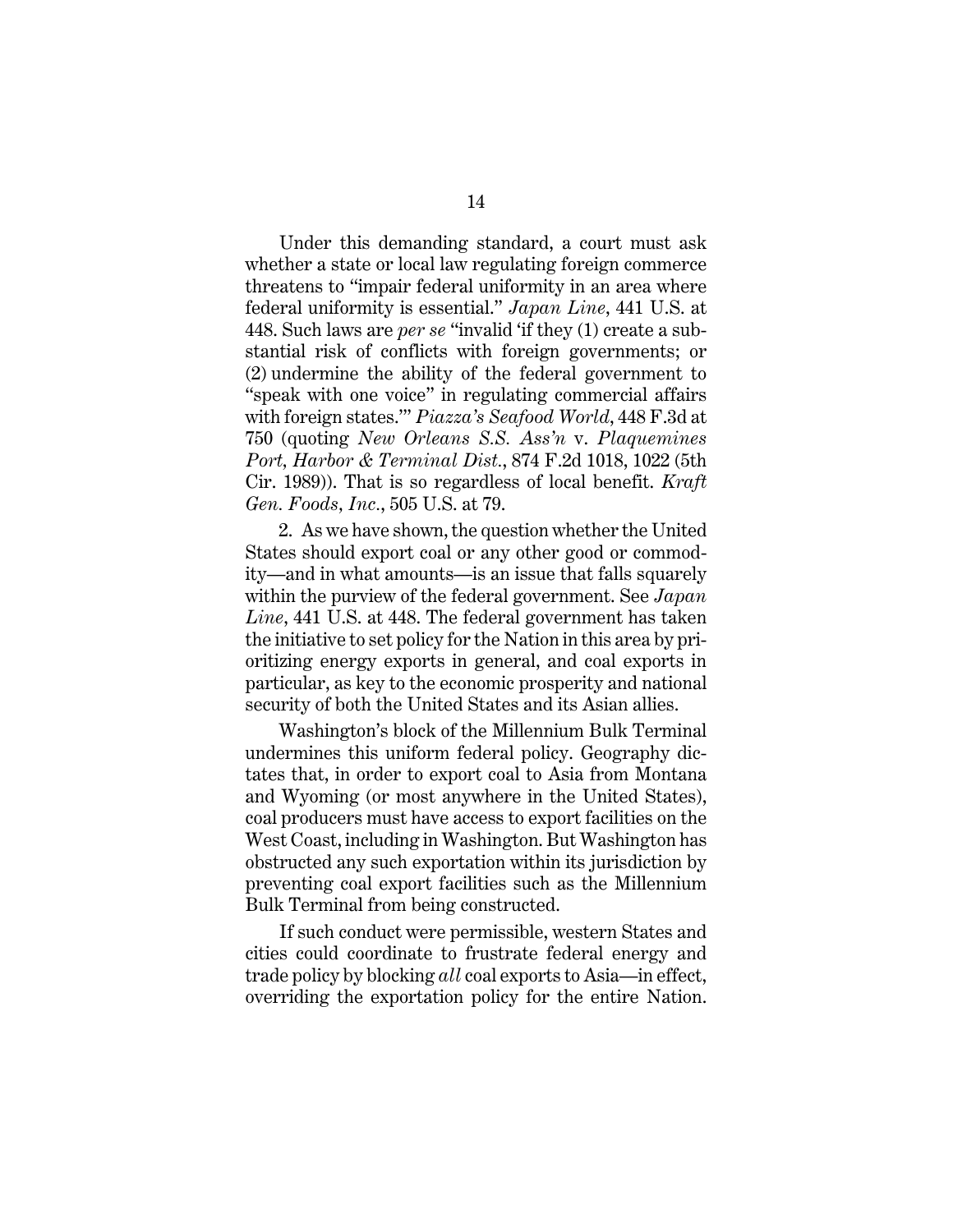This concern is not speculative. Washington—together with Oregon, California, British Columbia, and the cities of San Francisco, Oakland, Los Angeles, Seattle, Portland, and Vancouver—is a member of the Pacific Coast Collaborative, which aims to "[d]ramatically reduce greenhouse gas emissions" through state and local policies. See Pacific Coast Collaborative, *About*, perma.cc/Y67Y-FAXQ. It is no great leap to imagine these jurisdictions coordinating their policies to block coal exports altogether.

This kind of direct interference with an express federal policy violates *Japan Line*'s "one voice" requirement. State laws have been held to violate the Commerce Clause where they merely articulated a foreign policy that tangentially diverged from the federal government's. See, *e.g.*, *National Foreign Trade Council* v. *Natsios*, 181 F.3d 38, 68 (1st Cir. 1999) (Massachusetts law restricting state's ability to transact with companies doing business in Burma prevented the federal government from speaking with one voice). If such laws are unconstitutional, *a fortiori* Washington's overt attempt to block coal exports is as well.

#### **B. Washington's conduct also flunks the** *Pike* **balancing test**

Given that Washington's conduct interferes with foreign trade, this Court can and should invalidate Washington's attempt to block the construction of the Millennium Bulk Terminal without consulting the more permissive *Pike* balancing test that applies to state actions under the domestic Commerce Clause analysis. See *United Haulers Ass'n, Inc.* v. *Oneida-Herkimer Solid Waste Mgmt. Auth.*, 550 U.S. 330, 346 (2007). But Washington's actions violate the *Pike* test as well. Whatever benefit accrues to Washington from blocking these exports, it does not outweigh the considerable practical and economic burdens on the rest of the country or on the Nation's delicate relationships with foreign powers.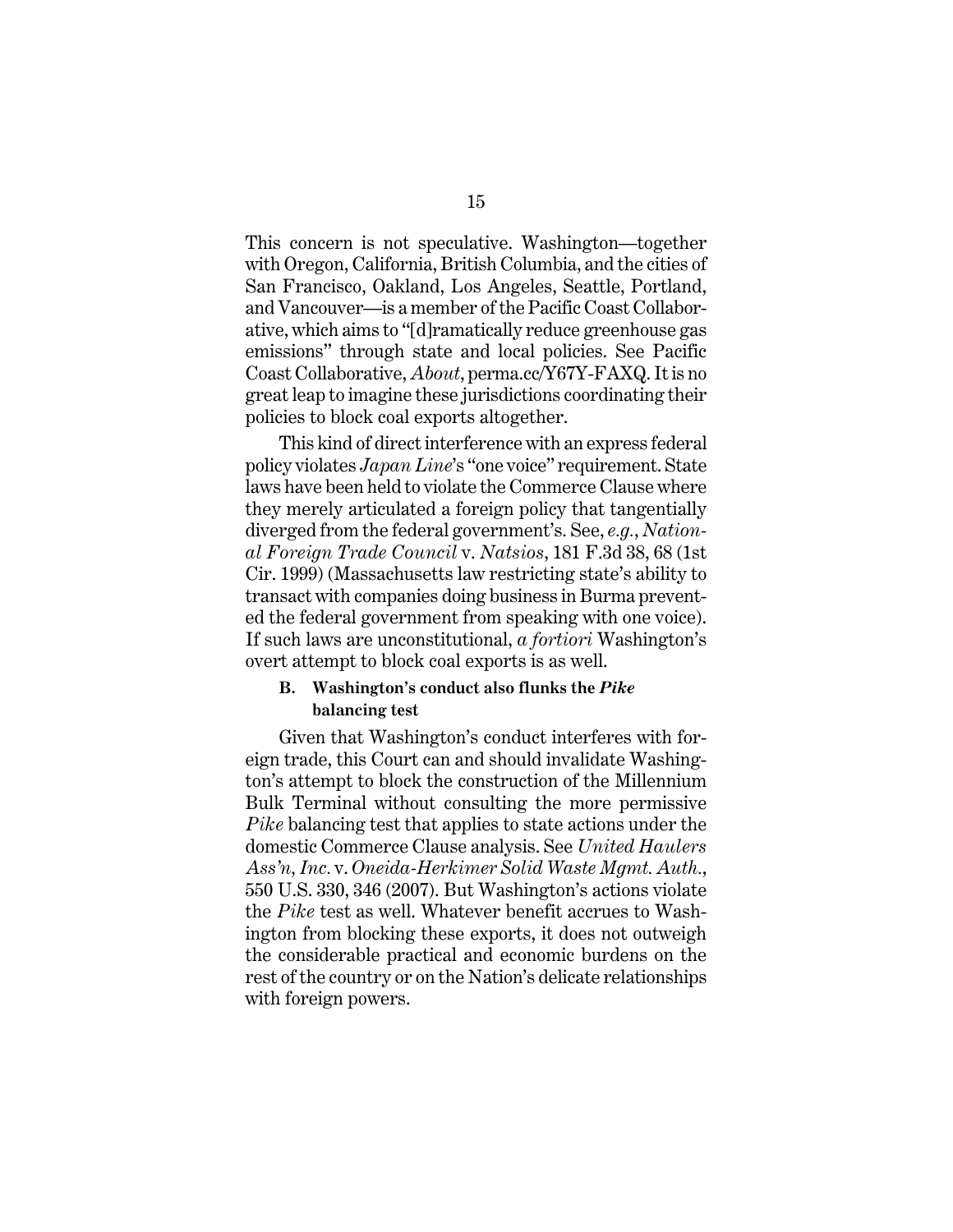1. In its domestic-trade dormant Commerce Clause cases, this Court "has adopted \* \* \* a two-tiered approach to analyzing state economic regulation under the Commerce Clause." *Brown-Forman Distillers Corp.* v. *N.Y. State Liquor Auth.*, 476 U.S. 573, 578-579 (1986). First, when a state or local law discriminates against interstate commerce by treating in-state or in-country economic interests more favorably than out-of-state or out-of-country economic interests, the law "is virtually *per se* invalid." *Oregon Waste Sys., Inc.* v. *Dep't of Envt'l Quality*, 511 U.S. 93, 99 (1994). Second, when a state law "regulates evenhandedly" with only "incidental effects" on interstate or foreign commerce, the law is invalid under the Commerce Clause if "the burden imposed on such commerce is clearly excessive in relation to the putative local benefits." *Ibid*. (quotation marks omitted). In the latter context, courts conduct a balancing test to determine if the burden on interstate commerce exceeds the local benefits.

Courts, including this one, sometimes rely on this general balancing framework to resolve dormant Commerce Clause cases involving international trade. See*, e.g.*, *Kraft Gen. Foods, Inc.*, 505 U.S. at 81-82 (relying on interstate Commerce Clause decisions to inform the Court's foreign Commerce Clause analysis).

2. Washington's conduct here fails the more forgiving *Pike* balancing test, as well. Its refusal to permit construction of the Millennium Bulk Terminal is blocking as much as \$17 *billion* per year in gross domestic product for the States where the coal is produced—a massive detriment to these states and communities.16 Moreover, the proposed terminal facility is vital to the health of America's energy industry, given that there currently is insufficient port ca-

16 See Berkman Report at 15-17, *Lighthouse Resources Inc.* v. *Inslee*, No. 3:18-cv-05005 (W.D. Wash. Mar. 8, 2019), ECF No. 265

 $\overline{a}$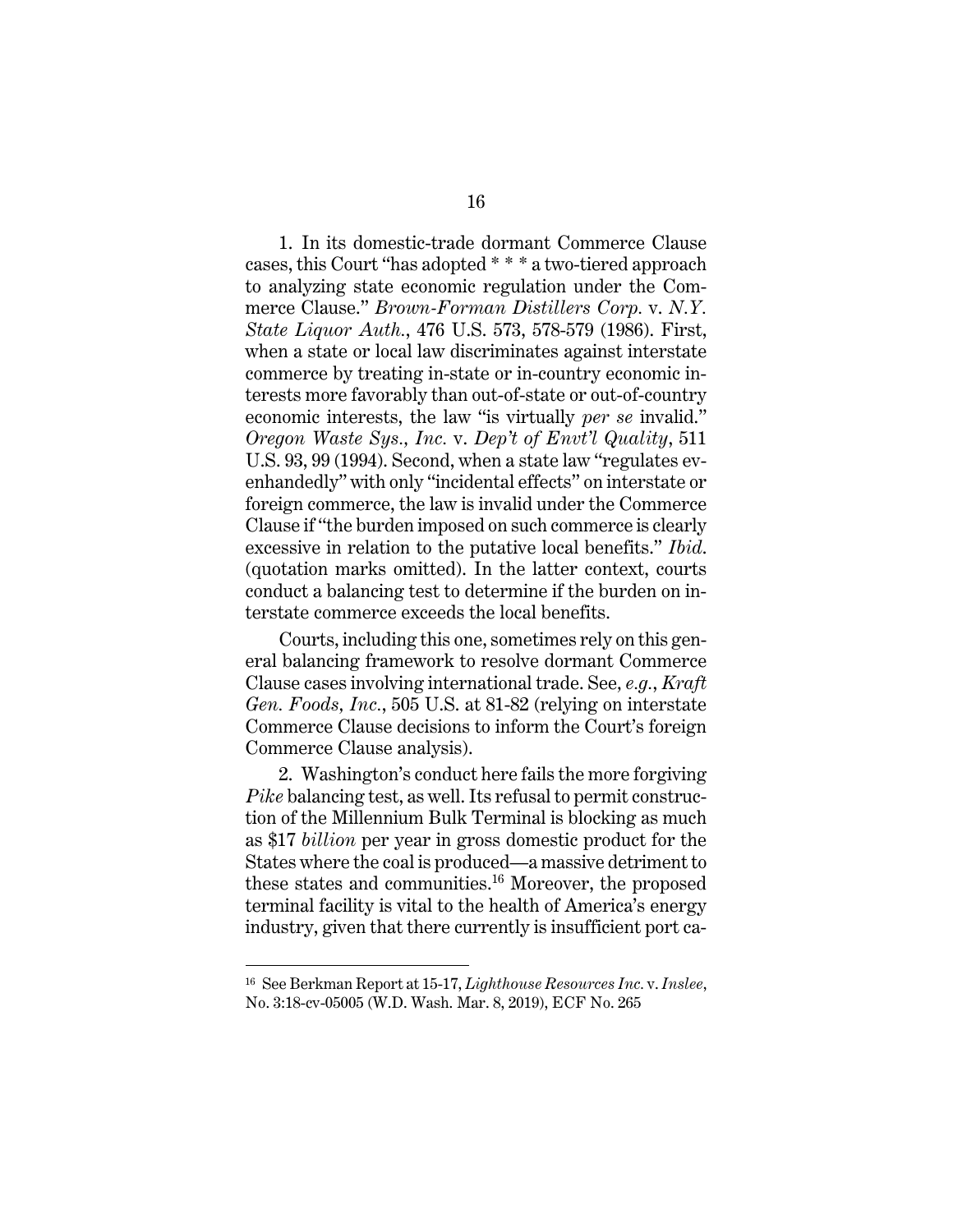pacity on the West Coast to allow export of sufficient volumes of coal to meet our Asian allies' demands.17 Yet Washington seeks to block this development unilaterally, burdening foreign trade tremendously.18

Washington would have to establish overwhelming local benefits to overcome the costs of this interference. It plainly cannot. Indeed, development of the export facility would *benefit* Washington economically, producing substantial new tax revenues for the State and creating a significant number of new jobs and infrastructure opportunities in Cowlitz County, where the facility would be located. The State's willingness to forgo these benefits and block development of the terminal suggests that its true motivation is an ideological opposition to coal exports in general, not a desire to benefit Washington specifically. See, *e.g.*, Motion App. 55-56; Bill of Compl. ¶¶ 38, 44.

To be sure, some of Washington's actions have rested on purported environmental concerns about the project. But these environmental concerns are by all appearances pretextual. Washington's original environmental review of the project identified environmental issues that could have been readily mitigated. Bill of Compl. ¶ 34. The State's final denial of a permit for the facility under Section 401 of the Clean Water Act "distort[ed]" those conclusions into predictions of certain environmental harm. Motion App. 55.

<sup>17</sup> See Schwartz Report at 14-15, *Lighthouse* (W.D. Wash. Mar. 8, 2019), ECF No. 277 (noting that the Terminal is the "only viable project" for new facilities for exporting coal to Asia and is thus "essential to the continued survival of coal mining in the western U.S.").

<sup>18</sup> Ironically, blocking development of the Millennium Bulk Terminal would almost surely result in higher overall greenhouse gas emissions, for two reasons: *First*, our Asian allies would consume higher-sulfur coal from Russia, and, *second*, any coal ultimately exported from Montana and Wyoming would have to be transported over longer distances to less convenient port locations.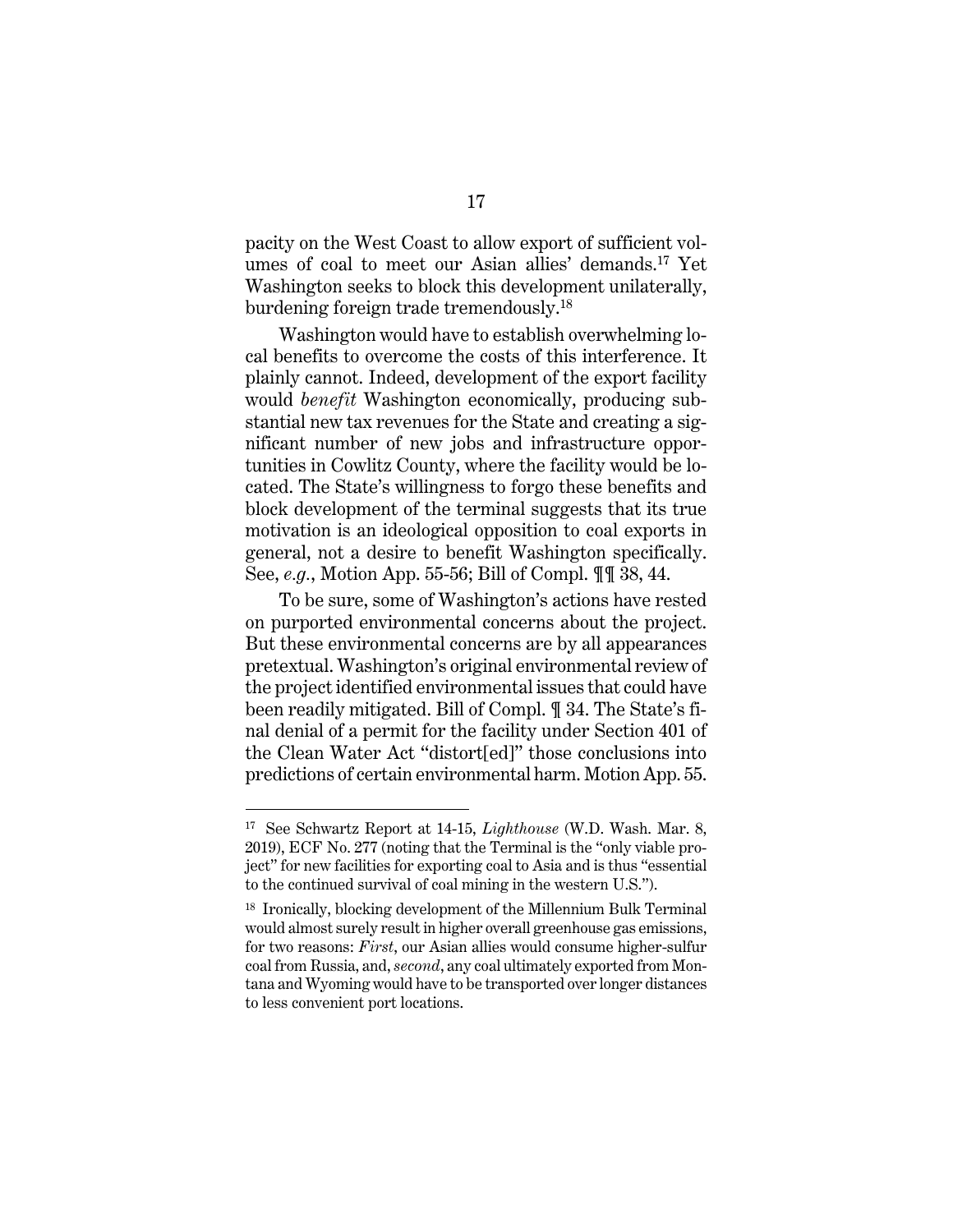That kind of shift is the hallmark of motivated reasoning. Washington's true intent is to regulate international trade in coal—an aim that cannot satisfy the Commerce Clause inquiry, which looks to the "putative *local* benefits" of a state policy. *Pike* v. *Bruce Church, Inc.,* 397 U.S. 137, 142 (1970) (emphasis added).

Washington's use of its control over permitting under Section 401 of the Clean Water Act exemplifies the lack of local interests at stake here. The denial of certification for the coal export facility had nothing to do with the water quality provisions of the Act, nor indeed with water quality issues at all. Washington policymakers were concerned with entirely different, wholly out-of-state environmental impacts from transporting and burning coal. This use of the Section 401 process to pursue interests that have nothing to do with water quality is proof positive that Washington was not pursuing any "local benefit" when it blocked development of the export facility.

It also bears mention that Washington has treated the Millennium Bulk Terminal facility differently from other development projects proposed during the same period. *E.g.*, Bill of Compl. ¶¶ 30, 37. As a state official involved in the review of the Terminal explained, "if Millennium proposed to ship anything other than coal, [the state] would have granted the Section 401 water quality certification." Motion App. 55. This pattern makes clear that Washington's true intent—and the actual effect of its conduct—is to manipulate U.S. energy policy and foreign trade practices rather than to regulate Washington's environment. The Commerce Clause cannot abide that kind of preferential treatment with respect to foreign trade.

### **III. MONTANA AND WYOMING ARE UNABLE TO OB-TAIN RELIEF IN ANY OTHER FORUM**

The second part of the jurisdictional inquiry—whether there is "another forum where there is jurisdiction over the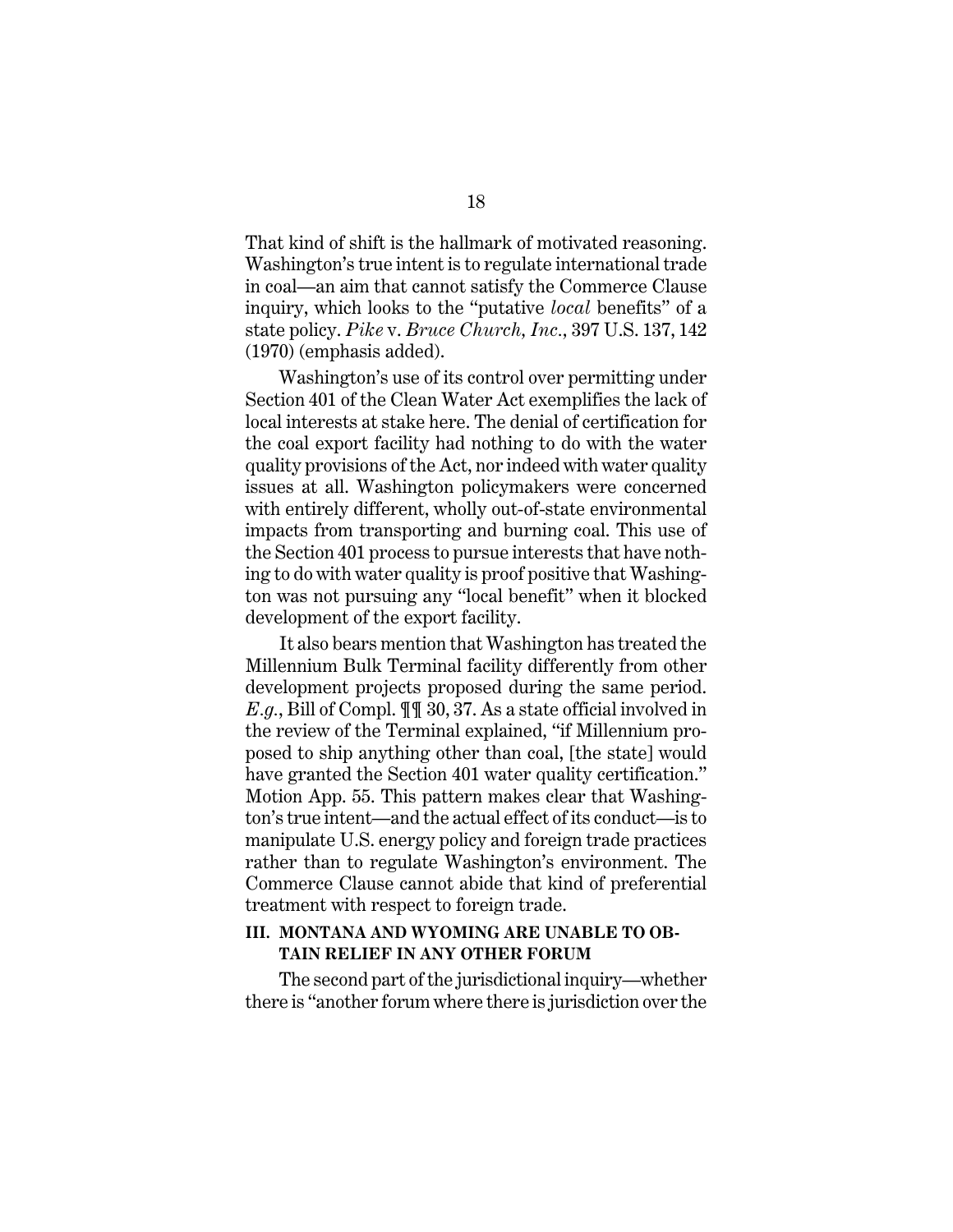named parties, where the issues tendered may be litigated, and where appropriate relief may be had" (*Illinois* v. *City of Milwaukee, Wis.*, 406 U.S. 91, 93 (1972))—likewise indicates that the Court should exercise its original jurisdiction here. Absent a grant of review, Montana and Wyoming will not be able to obtain appropriate relief on their claims in any other forum.

As an initial matter, it is clear that the plaintiff States themselves cannot sue Washington in any forum other than this Court. Washington has sovereign immunity from suit in its own courts (see *Alden* v. *Maine*, 527 U.S. 706 (1999)), and *amici* are unaware of any waiver of immunity that would apply to this suit. Nor could Montana and Wyoming sue in a lower federal court. This Court has "*exclusive* jurisdiction" over all controversies between States—a grant that "necessarily denies jurisdiction of such cases to any other federal court." *Mississippi* v. *Louisiana*, 506 U.S. 73, 77-78 (1992) (quoting 28 U.S.C. § 1251(a)).

Because Montana and Wyoming cannot assert their constitutional claims in proceedings other than these before this Court, the only theoretical alternative for obtaining relief on the States' claims is a suit in federal court by the private parties involved in developing the Millennium Bulk terminal. But there are a host of reasons that such litigation is not an adequate alternative.

For starters, this Court has recognized that a State's "[sovereign] interests [are not] directly represented" in suits by private parties. *Wyoming* v. *Oklahoma*, 502 U.S. 437, 452 (1992). That makes sense, because private parties are motivated by private interests and may push for a decision on alternative grounds or for settlement.

Setting that aside, two private suits have in fact been attempted—both to no avail. First is the state court proceeding growing out of the certification and permitting process itself. When the State denied the application for a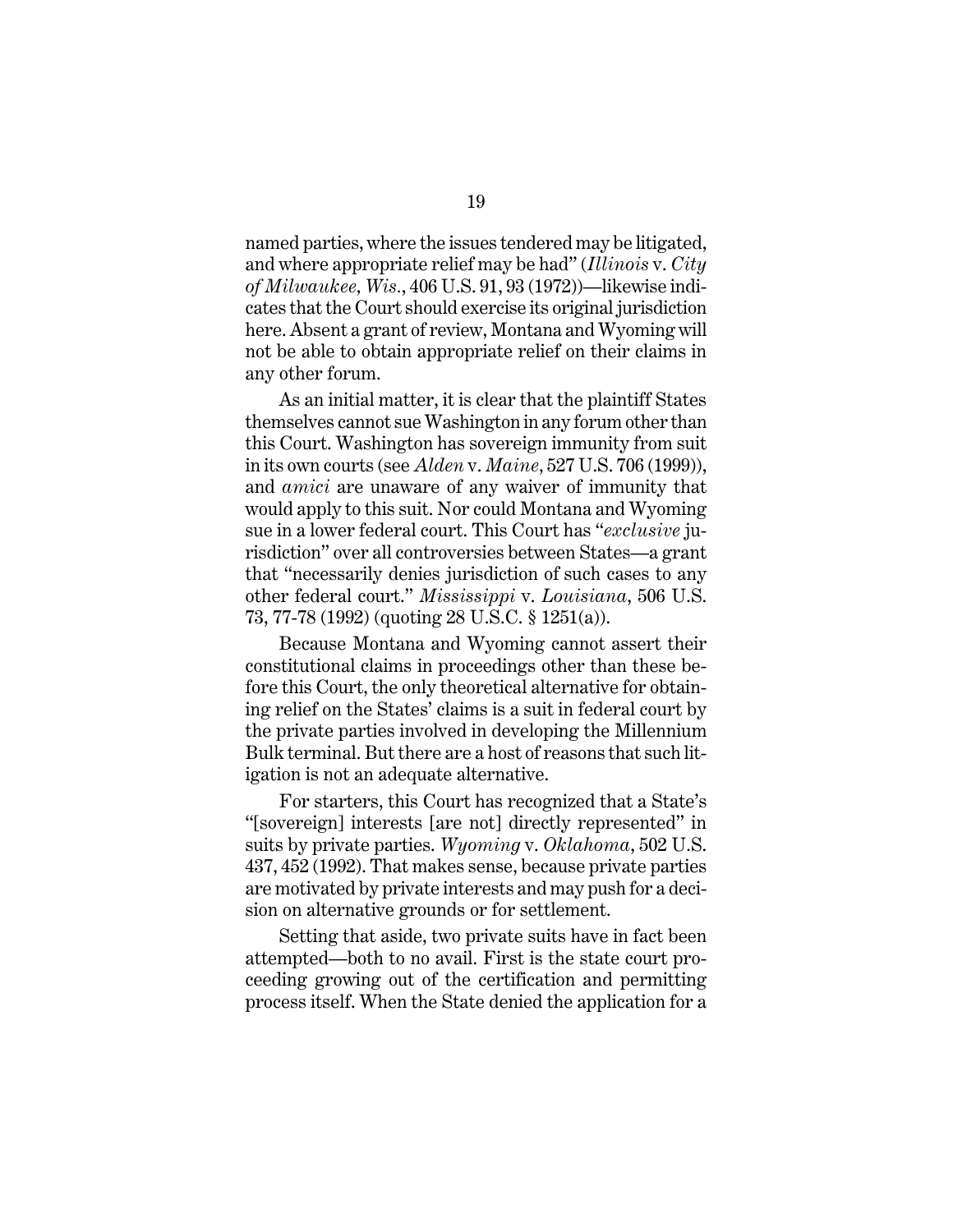water quality certificate, the terminal developer appealed to the state Pollution Control Hearings Board. See *Lighthouse Resources Inc.* v. *Inslee*, 2019 WL 1436846, at \*2 (W.D. Wash. Apr. 1, 2019). When the Board affirmed the denial of certification, the developer "appealed the Pollution Control Hearings Board's decision to the Cowlitz County Superior Court, where it is now pending." *Ibid*.

The state-court proceeding is not an adequate substitute for a hearing on Montana and Wyoming's Commerce Clause claims before this Court, for at least two reasons. First, the state permitting authorities lacked jurisdiction to consider a Commerce Clause challenge to their conduct, and thus so too does the Superior Court. See *Lighthouse Res. Inc.* v. *Inslee*, 2019 WL 1572605, at \*1 (W.D. Wash. Apr. 11, 2019) (the Commerce Clause claim could not be "decided in the State Pollution Control Hearings Board proceeding"). No matter how that case proceeds, the state courts will not have an opportunity to pass upon the very serious constitutional claims asserted here.

In addition, the administrative appeal is being pressed in the state courts of Washington itself, where judges are elected annually and juries are sensitive to local politics. It would blink reality to say that Montana and Wyoming could rely, for vindication of their sovereign interests, on the Washington state courts' consideration of a federal constitutional dispute being pressed by private, politically unpopular, out-of-state litigants. As the Framers recognized, a federal forum is critical for the protection of sovereign out-of-state interests.

It is no answer to point to private-party litigation in federal district court as an alternative. In the second suit, private parties sued Washington officials in the U.S. District Court for the Western District of Washington, asserting (among other things) a violation of the Commerce Clause. See *Lighthouse Resources Inc.* v. *Inslee*, No. 3:18